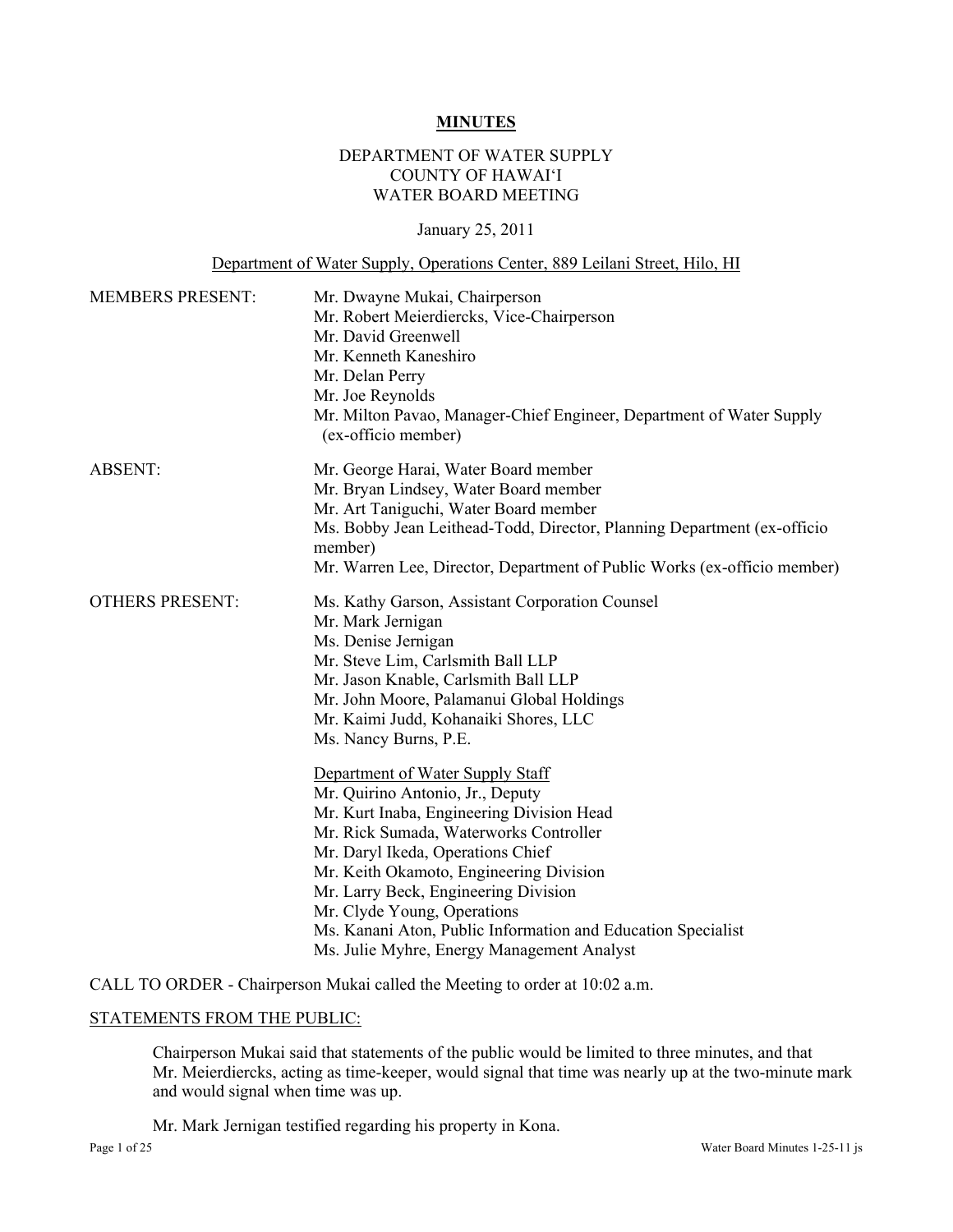### *(The following testimony is verbatim.)*

**MR. JERNIGAN**: I have some photos here I'd like to share with the Board. Sorry, I don't have copies for everybody. Mr. Chairman, members of the Board, thank you for hearing me this morning. I don't wanna be here in front of you any more than you want to see me again. It's just going on far too long. It seems like this never-ending project… To try to figure out why is it never-ending… Am I being punished? It just seems like, I'm being punished. Is it because I was fighting the condemnation so long? And I wonder, and I think back on the words that were spoken at the Kealakehe meeting when we were asking what our rights were gonna be with this easement, how long it was gonna take, and that we were still opposed to the condemnation that had already taken place. In the words of Mr. Pavao, he asked me if I had something against Hawaiians, 'cause I was startled. I says, "What do you mean?" He says, "Well, you must have something against Hawaiians because this is gonna benefit the Villages at La'i'opua, and you're holding it up."

### **MANAGER-CHIEF ENGINEER**: That's not true.

**MR. JERNIGAN**: I hope that was recorded. I've been holding that comment. In fact, it's been eating on me. I'm sure he probably spoke in haste, but this is like never-ending excuses for this project. First, it was, we're waiting for parts. Then, we're waiting for engineering. Then, we're waiting for parts again. Now, we're waiting for engineering again. The driveway is kind of paved to the top. You can see from the photos that the current pavement is unraveling. There's potholes in it. There's weeds growing through it. There's never been any traffic on the danged thing. The pictures show that. We're having troubles; we never brought up a lot of other issues like our gates being inoperable, and people coming through our property willy-nilly for a year now. And the vegetation that the contractor just knocked down and left, and the pictures depict that. So we get back to the potholes. What causes the potholes? Is it poor quality on the surface? I would say it's probably poor sub-base and poor quality on the surface. So that needs to be looked into, when and if this gets repaired. We have a problem with the drainage on the lower section. Neither one of the dry wells is in a position to receive any water; either the road slopes away from it, or the road level's too high to allow the water to go across, because the road on the lower section was actually raised up over a foot in spots. And then, our survey pins are all missing. We'd like those replaced. They were all the way down the middle of the roadway, separating on the flagpole part going to the upper highway. They were pins depicting which site is which. They're all missing but…We've had on the lower section… We even had a surveyor come in and re-pin our corners, which are out of the scope of the project, that had been wiped out. We just need that stuff taken care of. And I feel like this is all falling on deaf ears. And I'm trying to figure out why. Why me? Why is this taking so long? Corporation Counsel – when we met on the property, she had said that our impact is gonna be minimal. Over a year closure of our driveway is hardly minimal. You know, now the pavement, the half-assed pavement, going to the top is about 200 feet from the highway. Can't there be a temporary stop be put in there, we can get access again? And we can't get large vehicles in and out. Total hardship on us.

**MR. MEIERDIERCKS**: Time's up. Three minutes.

**MR. JERNIGAN**: Thank you, Board, for hearing me.

**CHAIRPERSON MUKAI**: Thank you, Mr. Jernigan. Next, we have Denise Jernigan, representing herself and speaking about the Jernigan property.

**MS. JERNIGAN**: Thank you for hearing me. And I quote: "My apologies. I lost sight of what was discussed, but I now have reviewed the Minutes from the meeting of September 10, 2004." This is a direct quote from email correspondence from October  $3<sup>rd</sup>$  of 2006 from Lawrence E. Beck to my husband, Mark Jernigan. So this is how it has gone on seven years now in our correspondence and dealings with the Water Department. My husband's prior email to Mr. Beck was that the Water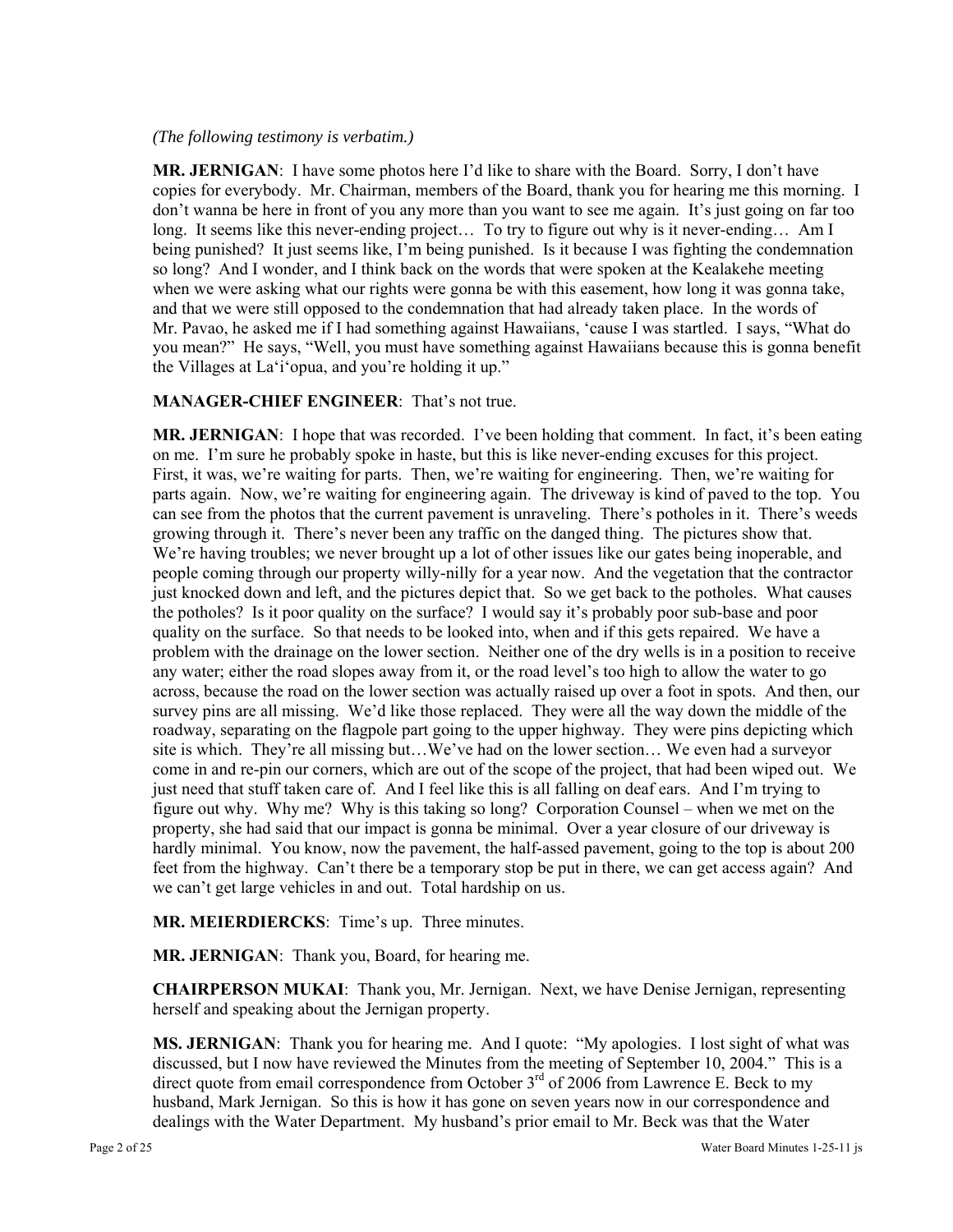Department's written proposal for a tentative agreement for an easement and use, for use and…loss of use, of our property, no way reflected their conversation from 2004. This lack of communication, and miscommunication, I should say, from the Water Department, is what forced us into having two different lawyers that cost us tens of thousands of dollars, trying to define the taking and what was our rights for our property. We were forced by the County to condemnation, and lost the use of our driveway and the only access for large semi-trucks, trailers, that are now stuck on our farm for over a year. Our driveway has been closed for a year now, and we have not heard from the Water Department meeting since November of 2010, when we came to the Kona Board meeting. It was our understanding that the Water Board asked the Water Department to take all the issues down, meet with us, and report back to the Water Board. No meetings with us took place. And from what I've read in the Minutes of the December 2010 meeting, many things were not addressed. And now, the pipe…that the new pipe is to tie into the Māmalahoa Highway was found by the contractor to be at a different place than on the engineered plans, after his rush, rush, rush to finish the job in a few weeks after the November meeting. Originally, we were told the reason they wanted to use our driveway, versus the County's 20 feet of property just to the north of our driveway, was that there would be minimal disruption of our mac nut trees. Just about one year ago, the contractor proceeded to cut down over 120 of our mac nut trees, all on the north side of the driveway and halfway on the south side.

### **MR. MEIERDIERCKS**: One minute.

**MS. JERNIGAN**: If people would just do what they're supposed to do, just do their jobs right, it might've been all right. But this has not been what everyone, including the Water Department Manager, engineers, contractor, and even Corporation Counsel, had promised to the neighborhood and to us. Our private land is now open to anyone 'cause our gates have been unusable since the start of the construction. The lack of respect for our property and disrespect to us has been appalling. We lost both of our renters in our cottages due to construction delays. This easement, that the Water Department has, destroyed our quiet enjoyment of our property, and appears to be a full taking, as there still is no end in sight. We may lose our coffee trees that need to be planted, with new irrigation pipes that have been delayed because of the construction along the driveway. What I ask now is that the Water Department repair our driveway to proper specifications, take care of the drainage issues… And it doesn't take a rain to discover the drainage issues. Anyone can look at the gullies along the driveway to see the problem. Remove all the rubbish from the trees the contractor knocked down. Repair or replace our two automatic gates destroyed by the contractor, and replace some of the mac nut trees with other tall trees that lined our driveway. Open our driveway by repaving our driveway to Māmalahoa Highway, even if it is temporary. It is not right that you've kept it closed. One month's construction in the appraisal has turned into over one year. It's wrong that this entire project has been handled…from a citizen's and a taxpayer's perspective… This whole process is such a waste of everyone's energy. The contractor's, the County's, the Water Department, the Water Board and ours and our neighbors'. Just do the job right, communicate honestly, and quit making excuses. Thank you.

# **CHAIRPERSON MUKAI:** Thank you.

### *(Mr. and Mrs. Jernigan left the meeting at 10:08 a.m.)*

### APPROVAL OF MINUTES:

Chairperson Mukai entertained a Motion to approve the Minutes of the Public Hearing on the Power Cost Charge on December 21, 2010.

ACTION: Mr. Meierdiercks moved to approve; seconded by Mr. Perry. Motion carried unanimously by voice vote.

The Chairperson then entertained a Motion to approve the Minutes of the regular Water Board meeting on December 21, 2010.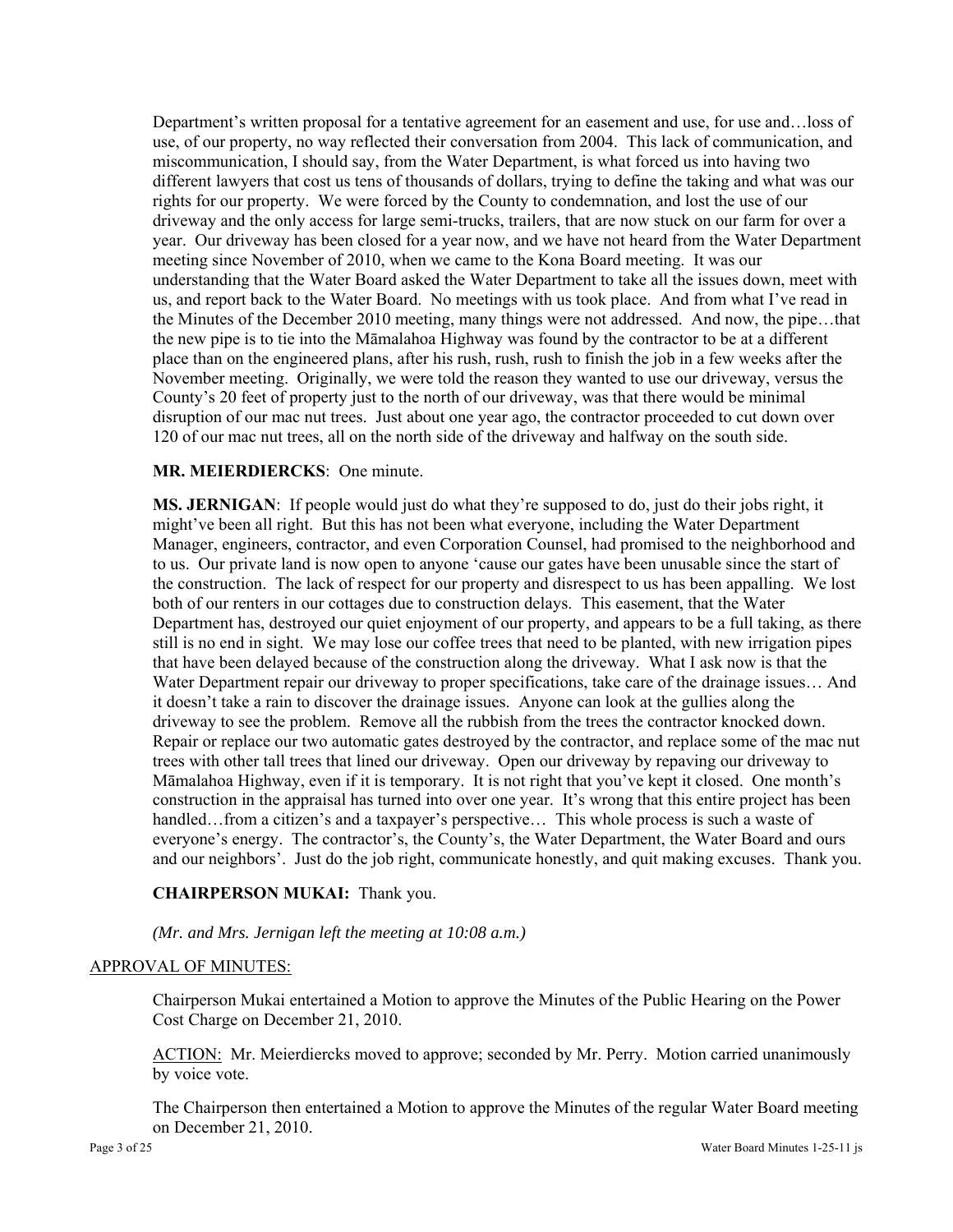ACTION: Mr. Meierdiercks moved to approve; seconded by Mr. Greenwell. Motion carried unanimously by voice vote.

### APPROVAL OF ADDENDUM AND/OR SUPPLEMENTAL AGENDA:

None.

### ACTION TO MOVE AGENDA ITEMS:

None.

# HĀMĀKUA:

# A. **JOB NO. 2007-923, ĀHUALOA WELL DEVELOPMENT – PHASE 2 (PRODUCTION WELL AND 1.0 MG RESERVOIR):**

The contractor, Goodfellow Bros., Inc., is requesting a contract time extension of 224 calendar days. This is the second time extension request for this project. Information on the previous time extension request is detailed below.

| Ext.                                |             |           | Days       |                                                                                                           |
|-------------------------------------|-------------|-----------|------------|-----------------------------------------------------------------------------------------------------------|
| #                                   | From (Date) | To (Date) | (Calendar) | Reason                                                                                                    |
|                                     | 8/30/10     | 2/14/11   | 168        | Delays in receiving drawings from HELCO<br>and changes in electrical design.                              |
|                                     | 2/14/11     | 9/26/11   | 224        | Delays in receiving submittals and review<br>from HELCO for Main Electrical Service<br>Switchgear (MESS). |
| Total Days (including this request) |             | 392       |            |                                                                                                           |

The project completion date must be extended due to delays in receiving submittals from the manufacturer, and in obtaining approval from HELCO for the Main Electrical Service Switchgear (MESS) submittals. HELCO's comments on the MESS submittal are currently under review by DWS and its engineering consultant. The MESS equipment cannot be ordered until HELCO's requested changes to the MESS submittals are accepted. It is anticipated that the MESS submittals with HELCO's comments will be reviewed and accepted by the current project completion date of February 14, 2011.

Staff has reviewed the request and finds that the extension of 224 calendar days is justified.

This project is being funded through the American Recovery and Reinvestment Act of 2009 (ARRA). The requested time extension will not affect ARRA funding for this project.

The Manager-Chief Engineer recommended that the Board grant this contract time extension of 224 calendar days to Goodfellow Bros., Inc., for JOB NO. 2007-923, ĀHUALOA WELL DEVELOPMENT – PHASE 2 (PRODUCTION WELL AND 1.0 MG RESERVOIR). If approved, the contract completion date will be extended from February 14, 2011 to September 26, 2011.

MOTION: Mr. Meierdiercks moved to approve; seconded by Mr. Reynolds.

Mr. Inaba said HELCO is requiring revisions on this project very late in the game. He said that it appears that HELCO has begun to seek revisions *subsequent to* the contractor getting his submittals approved by DWS and the consultant. This also happened with another project that DWS is doing, he said. DWS is doing some investigation to see how the Department can avoid this type of delay in the future, and is looking into whether DWS can work with HELCO to review electrical designs **during** the submittal process. Mr. Inaba said that HELCO does not want to see drawings until *after* DWS or the contractor have approved the drawings, and now, HELCO is providing comments (and seeking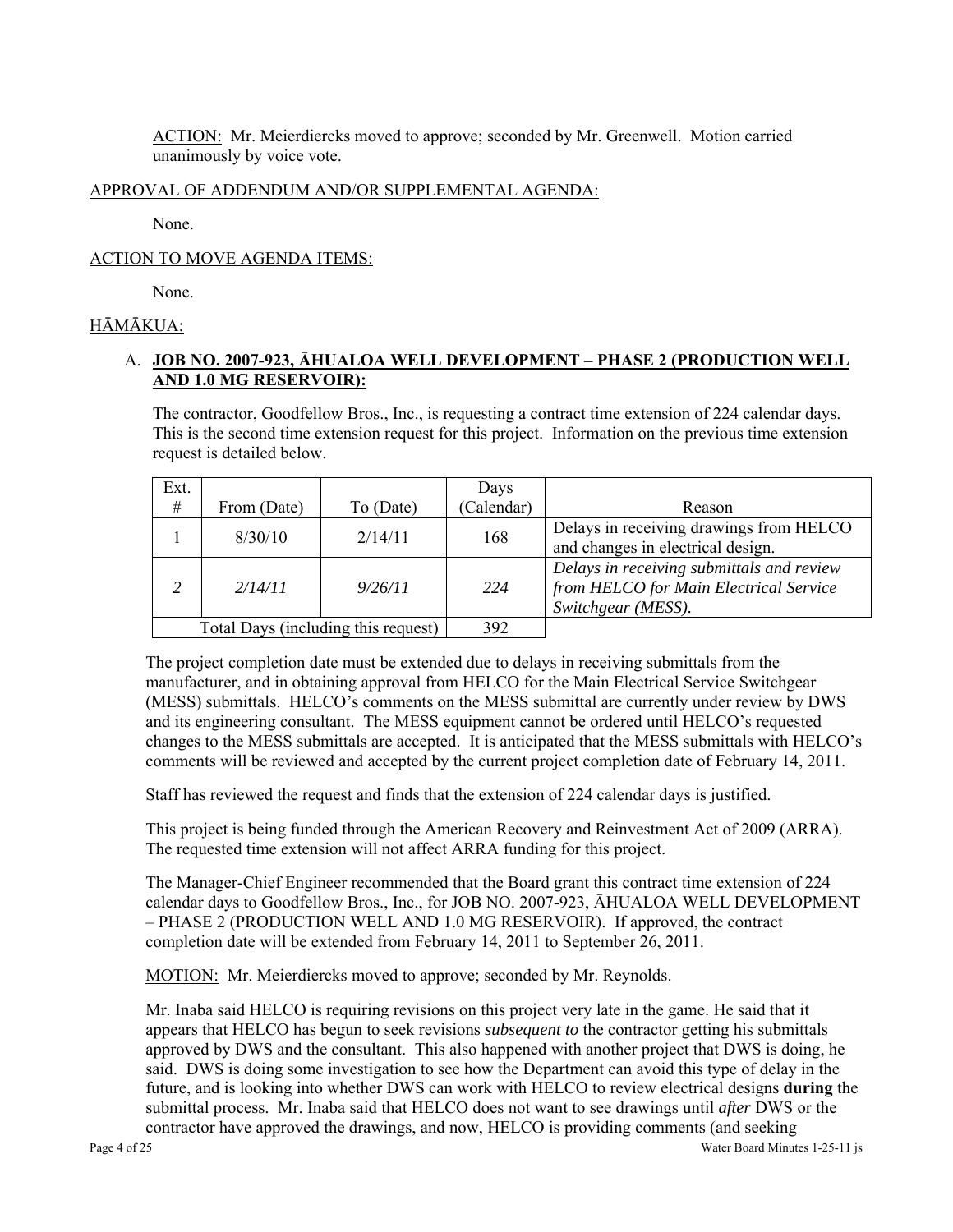revisions). This kind of kick back from HELCO has not happened in the past, with this type of equipment, Mr. Inaba said. He said he was not sure whether HELCO's procedures had changed.

Chairperson Mukai commented that once DWS issues specifications on a job, those specifications should pass.

Mr. Inaba said in general, that is the case. He said that while DWS knows what components and parts are issued in the specifications, the equipment in question is a special item which is custom-made, and fabricated after the shop drawings are done.

The Manager-Chief Engineer said that conceptually, the drawings show electrical schematics and logic, how the things work, including relays, etc. However, these items do not actually get designed or put into a cabinet until after the submittals are set. Often, there are revisions. Therefore, while conceptually, the drawings depict what is supposed to happen, the individual components sometimes change, he said. HELCO needs to review those components, he said.

Mr. Greenwell asked whether HELCO was questioning DWS's engineers' requirements.

Mr. Inaba said no, he believed that HELCO was looking into adding safety features. HELCO is taking a look at this after the electrical drawings have been approved. In this case, HELCO is adding components to what is medium-voltage equipment, he said. That is the revision that is being kicked back to the contractor, who in turn sends it to DWS to have the consultant look at it. It would have been easier if DWS knew that HELCO needed to review the already-approved submittals, Mr. Inaba said. DWS is now looking into that, and is trying to streamline the process so that DWS is not caught in this kind of delay again. He said that late in the game, HELCO is now sending the electrical drawings back for revision.

Mr. Greenwell asked if DWS Engineering is losing control of the job.

Mr. Inaba said no, it is not a matter of changing the design of how the equipment works; rather, it is a matter of adding a component or two.

The Manager-Chief Engineer said that conceptually, HELCO's revisions will not change how the equipment works; it is just components in the safety features that HELCO wants revised.

Mr. Kaneshiro asked if there are any consequences due to the delay, i.e., any increased costs. He asked if the progress of any other projects is dependent on the completion of this equipment.

The Manager-Chief Engineer said the delays do not affect DWS's ability to fully utilize the Āhualoa project. Right now, DWS has an eight-inch pipe on Āhualoa Road, which will not be able to handle the flow from the well and the tank. DWS currently has a design which the Department plans to advertise for. The delay caused by HELCO will not affect the overall system; DWS still needs a transmission line from Āhualoa down to Honoka'a, which has not yet been put out to bid.

Mr. Kaneshiro said he was glad to hear that DWS is looking into how the operations can be streamlined, so that delays like this do not happen again.

Mr. Inaba noted that the same type of situation has arisen with another project. This kind of issue had not come up with previous projects.

Mr. Meierdiercks asked if this was an issue with new personnel at HELCO, and suggested that if that were the case, DWS should find out who at HELCO was responsible for this type of change.

Mr. Inaba said the other project where the issue arose involved a different person. The way for DWS to avoid such delays in future is through the consultant, he said. The key is to have the electrical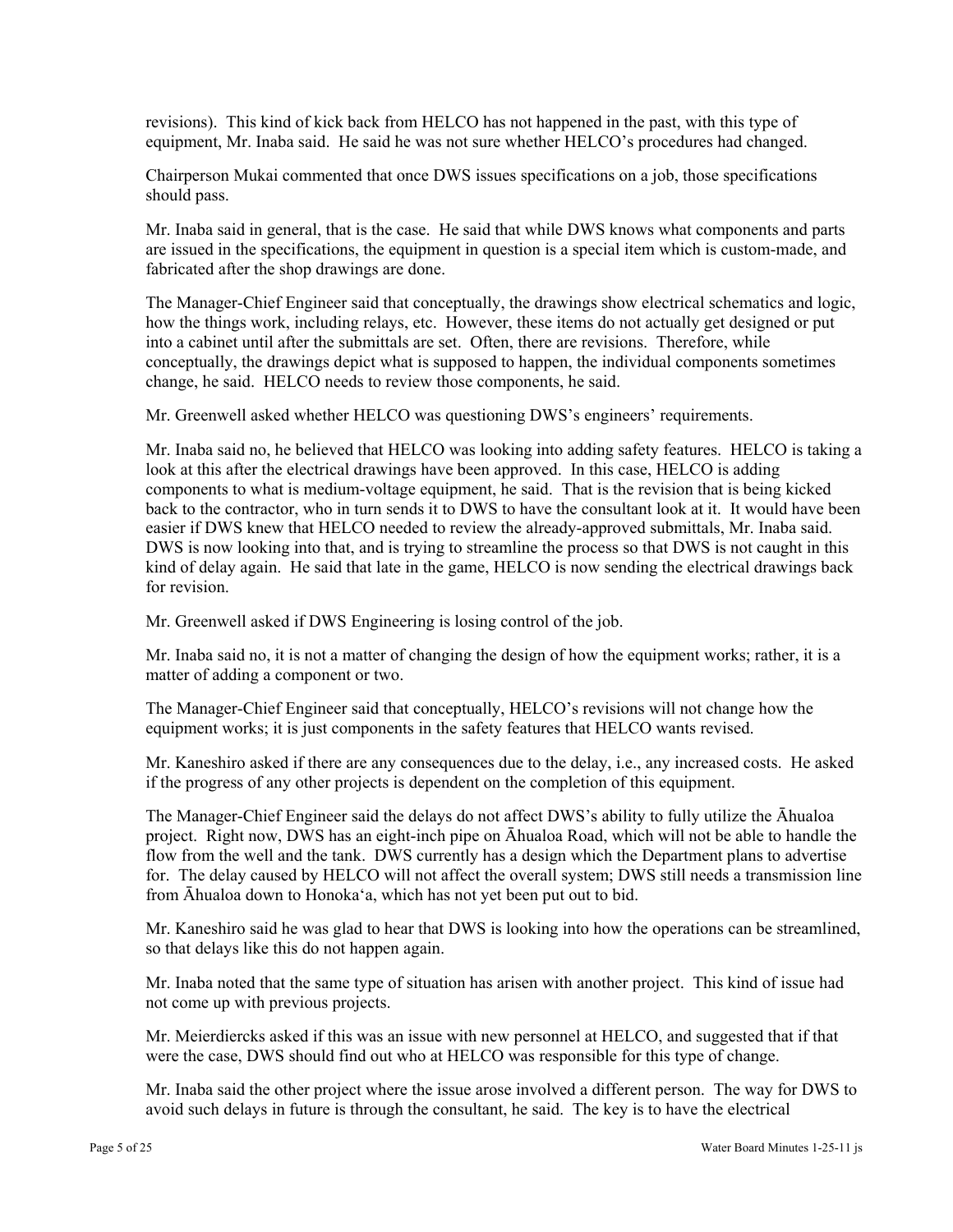consultant find out what HELCO's requirements are, and when DWS should be getting HELCO to look at the drawings.

Mr. Meierdiercks observed that this project could be delayed for more than a year just because of HELCO. He suggested that DWS might want to get in with HELCO at the design phase, to avoid delays that could set DWS back a year.

Mr. Inaba said that because there are other projects out there, DWS needs to be very aware of the situation.

The Manager-Chief Engineer noted that in this particular instance, DWS had to go to HELCO directly for the off-site service to the site.

Mr. Inaba said that was another project that is currently being worked on. In that case, HELCO told DWS to get the three-phase power along routes that HELCO already has access to. It is going to cost several million dollars because the nearest line that HELCO could tie into was very far away. It involves improving the lines along the Old Māmalahoa Highway, so DWS is working with HELCO to do a shortcut. This involves going through vacant land and providing an easement for HELCO, so that HELCO can bring power directly from makai straight up to the site.

Mr. Greenwell asked if there was a possibility that the power line may not be in place when the 224 days expire.

Mr. Inaba said that may happen. He said this is one site where DWS is also looking at putting in a generator, although it had not been DWS's intent (to run this site on generator). DWS has water flowing through the system now. DWS is still hoping to get power there simultaneously, or soon after, this project is done. There are outstanding land issues, and approvals that need to be obtained, he added. DWS does have, in HELCO's view, an approved route to come up.

The Manager-Chief Engineer noted that the site is very isolated, located all the way up Āhualoa beyond where the forest ends and where the pastures begin.

ACTION: Motion carried unanimously by voice vote.

Chairperson Mukai asked to move up Item 7(A) KOHANAIKI REIMBURSEMENT AGREEMENT, ahead of 6(A) INTER-GOVERNMENTAL AGREEMENT BETWEEN THE STATE OF HAWAI'I – DEPARTMENT OF LAND AND NATURAL RESOURCES AND THE COUNTY OF HAWAI'I – DEPARTMENT OF WATER SUPPLY: REGARDING DEDICATION OF WAIMEA EXPLORATORY WELL.

### NORTH KONA:

### A. **KOHANAIKI REIMBURSEMENT AGREEMENT:**

The developer, KOHANAIKI SHORES, LLC (Kohanaiki), is requesting the Water Board to enter into a reimbursement agreement, under which Kohanaiki shall reimburse DWS for preliminary design changes to the new 16-inch waterline that will be installed with the Queen Ka'ahumanu Highway Widening Phase 2 Project. The proposed design changes will help improve the flow of water along Queen Ka'ahumanu Highway in both directions.

The preliminary design will allow for the contractor, Goodfellow Bros., Inc., to establish a cost estimate to determine whether or not the actual construction of the proposed changes can be afforded by Kohanaiki. Should Kohanaiki choose to accept the proposal by the contractor, they will enter into a subsequent agreement with the Board for the proposed work prior.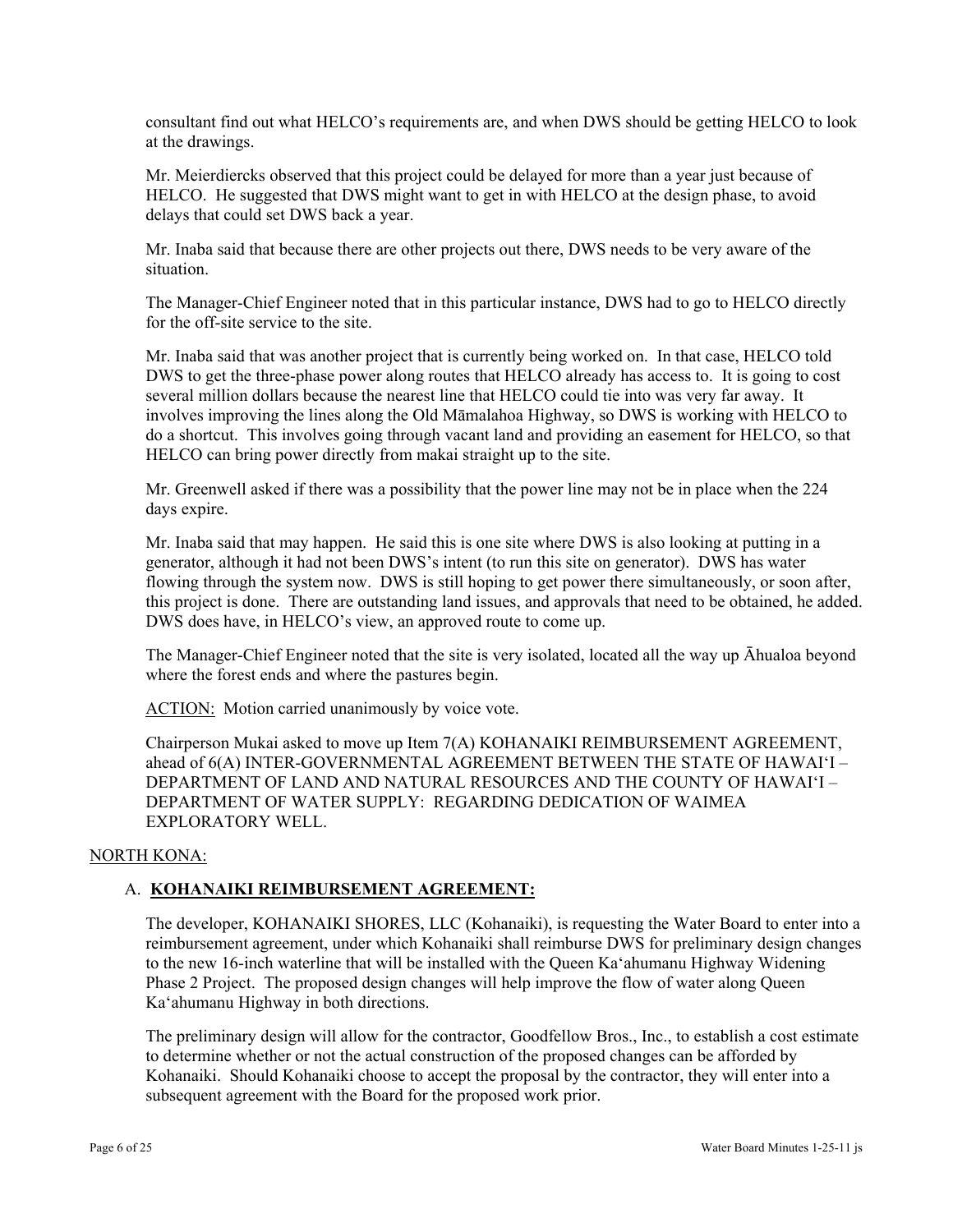The Manager-Chief Engineer recommended that the Water Board agree to the Reimbursement Agreement by and between KOHANAIKI SHORES, LLC, and the Water Board of the County of Hawai'i, and that either the Chairperson or the Vice-Chairperson be authorized to execute the document, subject to approval by Corporation Counsel.

MOTION: Mr. Meierdiercks moved to approve; seconded by Mr. Perry.

Ms. Garson noted that the Board had before it the DWS version of the Reimbursement Agreement, with which Kohanaiki had some issues.

The Manager-Chief Engineer gave a summary of what the project entails. The State is improving Queen Ka'ahumanu Highway from Hina Lani Drive to Kona International Airport. As part of the plan, DWS is putting in a bigger water line from Kealakehe Parkway north to the airport, he said. Meanwhile, Palamanui and Kohanaiki have an agreement whereby Palamanui's well up mauka will be feeding water to Kohanaiki, which is on the makai side of the highway. Under the original agreement, Palamanui, which is on the mauka side of the highway, has a well which is to provide water for Kohanaiki also. To provide Kohanaiki with that water, a transmission line was needed to run all the way down Palamanui's development, across Queen Ka'ahumanu Highway into Kohanaiki. Because the state is currently doing the Queen Ka'ahumanu Highway widening from Hina Lani going north, and because DWS put in a water line, it presented a perfect opportunity for Kohanaiki to put in a bigger line to serve its development on the makai side of the highway, the Manager-Chief Engineer said. Kohanaiki's line will come from the end of Palamanui's development going back south along the highway, and into the Kohanaiki property. State Highways Division prefers to work with DWS as a utility, instead of working directly with Kohanaiki. DWS is talking with Kohanaiki to satisfy their needs. Meanwhile, the State will bill DWS, who in turn will be reimbursed by Kohanaiki. That is the basic gist of the agreement under discussion today, the Manager-Chief Engineer said.

Ms. Garson said that Kohanaiki's development is trying to tie in to the State's improvements. However, the State did not want to deal with Kohanaiki. Instead, the State said that DWS should suggest a change order that includes some of Kohanaiki's improvements. Kohanaiki seems to like that idea, whereby DWS would front the money to have the design work done on Kohanaiki's behalf, she said.

The Manager-Chief Engineer said the Reimbursement Agreement calls for Kohanaiki to reimburse DWS for whatever the Department needs to do to put in the water line that satisfies Kohanaiki's needs on Queen Ka'ahumanu Highway, where the State is doing its widening project.

Mr. Reynolds asked what assurance DWS has that Kohanaiki can pay the Department whatever the amount turns out to be.

The Manager-Chief Engineer said it would be through a formal, binding agreement.

Mr. Reynolds noted that binding agreements often are not carried out. He asked where the money was, and would there be bonds to ensure that DWS gets its money back from Kohanaiki. He quoted a passage from item number 7 of the Agreement that said: "…to establish a cost estimate to determine whether or not the actual construction of the proposed changes can be afforded by Kohanaiki." He asked why DWS would want to get into an agreement with somebody who later might decide he cannot afford it, while DWS will have already shelled out the money.

At this point, Mr. Lim, Kohanaiki's attorney, stepped in with his presentation on the agreement. He noted that the water agreements under discussion involved both the Palamanui project and the Kohanaiki project. He said the Shores at Kohanaiki is the official name of the Kohanaiki project. He said the Reimbursement Agreement involved a very small portion of the entire project, and he referred to this as "the tip of the tail of the dragon." DWS, Palamanui and Kohanaiki have been working with a 1999 water agreement and a 2007 amendment to the 1999 agreement, Mr. Lim said. Since then, many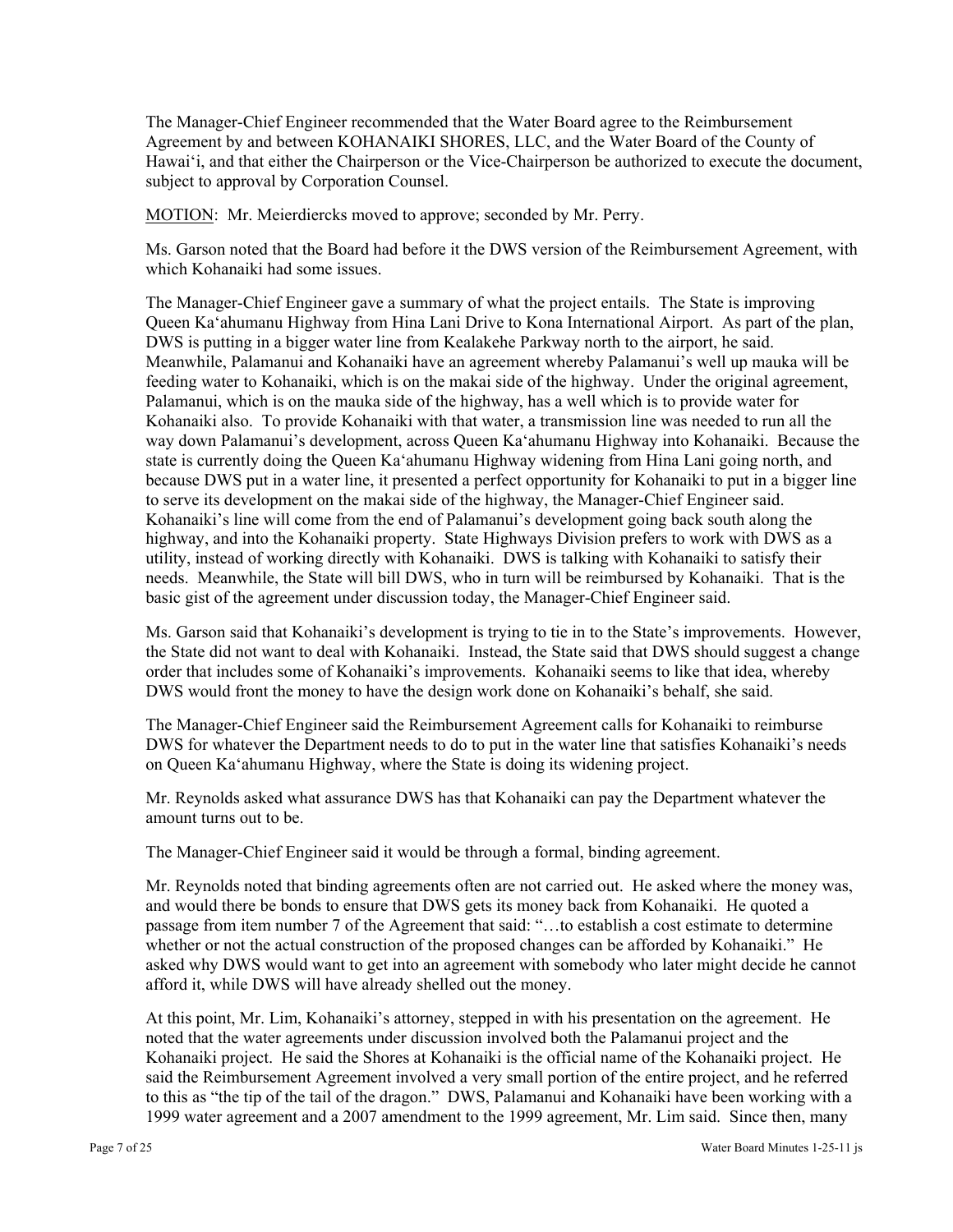changes have occurred, with new owners, new DWS staffers, changes to the Palamanui and Kohanaiki projects, etc. Since then, the Department of Transportation (DOT) has undertaken its Queen Ka'ahumanu Phase 2 widening project. The Reimbursement Agreement in question today is between Kohanaiki and DWS, whereby the Water Board will allow Kohanaiki to work through DWS, who will agree to pay only for the design costs for the new Additional Facilities during the Queen Ka'ahumanu widening project, Mr. Lim said. The specific design is not available yet, but the ballpark costs for the total package is estimated at \$570,000.00. It could run up to \$1 million, depending on the design details, Mr. Lim said. Goodfellow Bros., Inc., the DOT's contractor for the widening project, has given the \$570,000.00 estimate to Kohanaiki, he said. Therefore, this request today for a Memorandum of Understanding (MOU) is to ask the Water Board to authorize Kohanaiki to agree to reimburse DWS for the costs of design only, which is estimated at 10 percent of the whole project, (i.e., \$57,000.00.) Mr. Lim, addressing Mr. Reynolds's question, said that today he had asked his client, Kohanaiki, to deposit the \$57,000.00 with DWS, so that the Water Board would authorize DWS to ask DOT to go ahead with the design work. He said that if in the end, the improvements are "in-box" or more, and Kohanaiki may decide not to go ahead and would have the option to pull the plug on the project, Mr. Lim said. However, at least, the design costs (\$57,000.00) for this additional work would have been paid for, and neither the Water Board nor DWS would be out any money. Mr. Lim said that good progress has been made in talks with DWS, and Kohanaiki would like to continue that progress. Mr. Lim said for that reason, Kohanaiki is asking the Water Board to approve this MOU concept, noting that he and Ms. Garson have been talking about potential amendments to this MOU. Kohanaiki's proposed amendments are in Exhibit 4, in the second version of the MOU. This section is red-lined. The original DWS version was tying in the Additional Facilities under discussion as a requirement for the Shores at Kohanaiki, to do as part of the water agreement. That is one of the big issues under dispute, Mr. Lim said. In question is *what portion and how much* should really be Kohanaiki's, versus how much should be DWS's, Mr. Lim said. That is driven by engineering size and other factors. These are very big problems that are not going to be solved today, he said. That is why Kohanaiki is requesting the Water Board to approve *in concept* that Kohanaiki can enter into an MOU for reimbursement. Kohanaki would be willing to deposit 10 percent of the estimated cost with DWS before the Department asks DOT to do the design work. This means that at least DWS would have that money in its pocket. The MOU that Mr. Lim drafted and upon which he would work with Ms. Garson is designed to preserve the parties' legal positions on the water agreement. The big questions will not be solved today or in the near future, Mr. Lim said. However, Kohanaiki wants to continue working with DWS on making it happen for both Palamanui and the Shores at Kohanaiki. Turning to the package of documents he distributed to the Board today, Mr. Lim drew the Board's attention to Page 2, Paragraph 2 of the 2007 agreement, entitled "The Amendment of Subparagraph 4.1.1.b." The big difference of opinion, in terms of the interpretation of the agreement between DWS and Kohanaiki, is that DWS believes that Kohanaiki is supposed to extend the water line down from Palamanui, down the hill to Queen Ka'ahumanu Highway, then south all the way to the Shores at Kohanaiki project, Mr. Lim said. Kohanaiki's position is that Kohanaiki is supposed to follow the words of the agreement, which says that Kohanaiki extends "the pipeline from the storage tanks down to and along Queen Ka'ahumanu Highway through State land if available, to the DWS water system on Queen Ka'ahumanu Highway." Mr. Lim said that was a direct quote from the agreement. He said there is a span of area that is not very clear under the agreement, and Kohanaiki is still willing to negotiate that issue with DWS in terms of cost sharing. He expresses hopes that could be worked out in the end.

Mr. Meierdiercks asked if it was basically Kohanaiki's responsibility to get down to Queen Ka'ahumanu Highway.

Ms. Garson said that was not a disputed issue.

Mr. Lim confirmed that Kohanaiki is supposed to take the water line down to and along Queen Ka'ahumanu Highway to the DWS water system on Queen Ka'ahumanu Highway which, at the time of the 1999 and 2007 agreements, was existing at the Kona International Airport.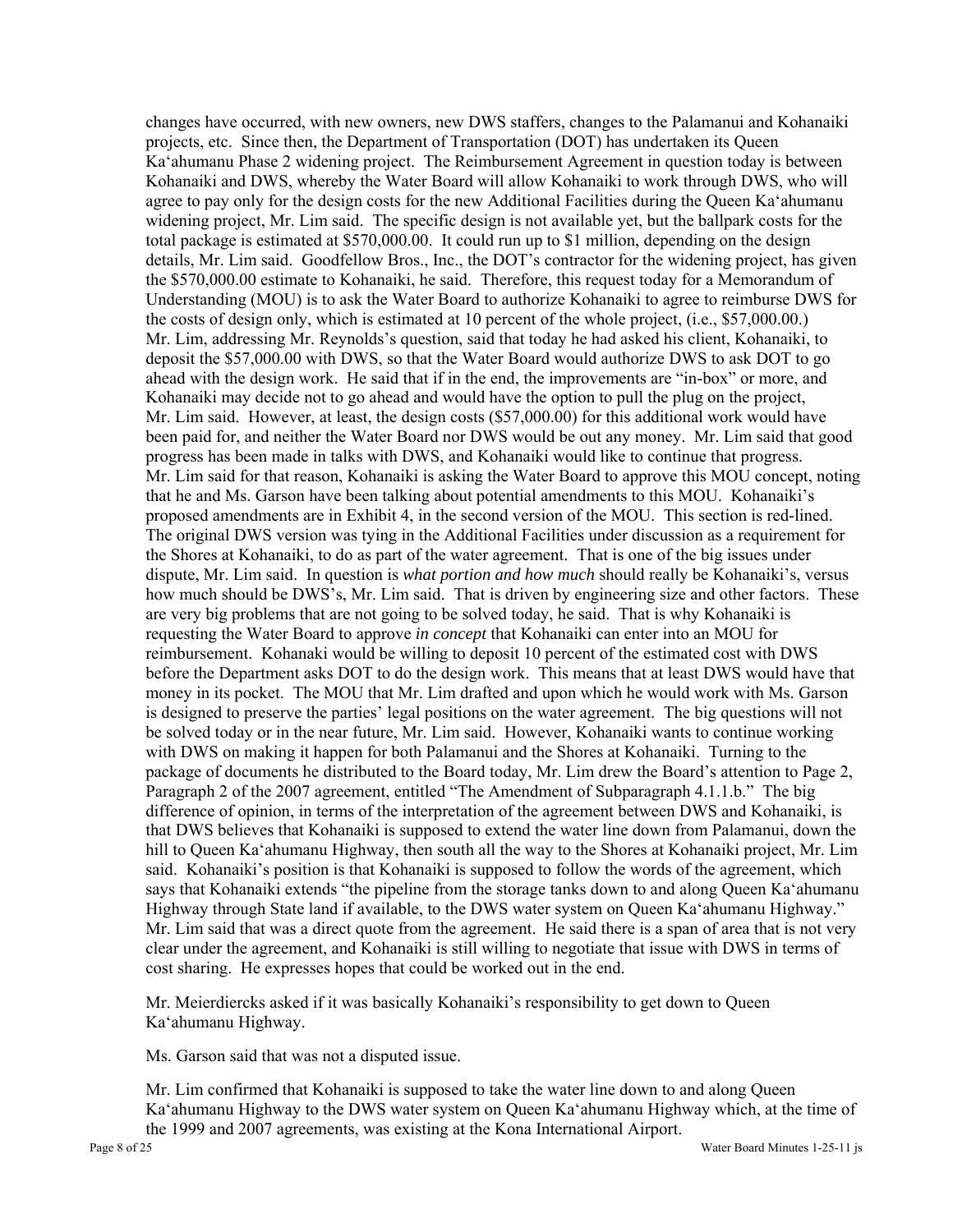Mr. Meierdiercks said that everybody then is clear that it is Kohanaiki's responsibility with *Palamanui*, and DWS has nothing to do with that.

Mr. Lim confirmed that Kohanaiki had agreed to that officially.

Mr. Meierdiercks said that essentially, the issue the Board is dealing with today involves the Queen Ka'ahumanu widening, and DWS already has a system agreed to with DOT that is going in at Queen Ka'ahumanu Highway, which does not include the needs of Kohanaiki. He asked if his understanding was correct.

Mr. Lim said no, in the submittal that Kohanaiki had given the Board, on the very last page there is a shaded area that says that this is the proposed system that is going in without the Additional Facilities. He said it says: "The existing 12-inch main shall serve customers mauka of the new highway and the new 16-inch main shall serve customers makai of the new widening highway."

Mr. Meierdiercks asked whether the system that DWS has going in now is a 12-inch.

Mr. Lim said the system that DOT has already approved is a 16-inch.

The Manager-Chief Engineer confirmed that DWS already has a 12-inch in place. DWS will now *add* a 16-inch.

Mr. Lim said it is a very complicated system, whereby DWS wants to inter-connect and change service elevation. Kohanaiki said they had a 262- and a 363-elevation system, so DWS is going to switch off various projects. DWS has needs from the Natural Energy Laboratory of Hawai'i Authority (NELHA) and the Kona International Airport, that are already more than the system can handle. Therefore, DWS is trying to do these inter-connects that will allow DWS to better service all of the projects, Mr. Lim said.

Mr. Meierdiercks said that the 16-inch will improve service and inter-connect with the existing 12-inch.

The Manager-Chief Engineer confirmed this, saying the 16-inch will add capacity to DWS's capability.

Mr. Meierdiercks asked whether DWS will have to increase the size of the 16-inch.

Mr. Inaba said no, this will modify the way the system will flow. He said there is a short section of pipe sizing. Kohanaiki's system is coming to the north end of the system, and DWS is aiming to modify how the water will flow from the existing system south. The source that Kohanaiki will be bringing in is from the north end of the system. There a very short section dealing with the system, within the scope of the Queen Ka'ahumanu Highway project, he said.

Mr. Meierdiercks asked whether this entailed a size increase of the piping, from 16-inch to whatever.

Mr. Inaba said that actually, it is a new pipe that DWS would have proposed to put in anyway. DWS is agreeing that it should be over-sized, only for that short section, to come into the system. The bulk of the agreement is to modify the way DWS had intended to utilize the 16-inch, and to allow Kohanaiki to switch the direction of flows and utilize the 16-inch portion, that runs from the 280 tank at the airport south to Kohanaiki's property. The initial intent was to have the entire 16-inch line at the 363 elevation flowing water into that tank, which would then supply the airport and NELHA. This new arrangement would allow, for this portion, for a 12-inch and a 16-inch going north from the 363 elevation to Kohanaiki's property. At that point, Kohanaiki would connect to the 16-inch off of the airport tank, but end up with *two* 12-inch (because there is an existing 12-inch from the tank already.) Therefore, there are two 12-inch in Queen Ka'ahumanu Highway up to a certain point. Kohanaiki would have that section with two 12-inch feeding into the 280 tank. DWS would be agreeable to have Kohanaiki reverse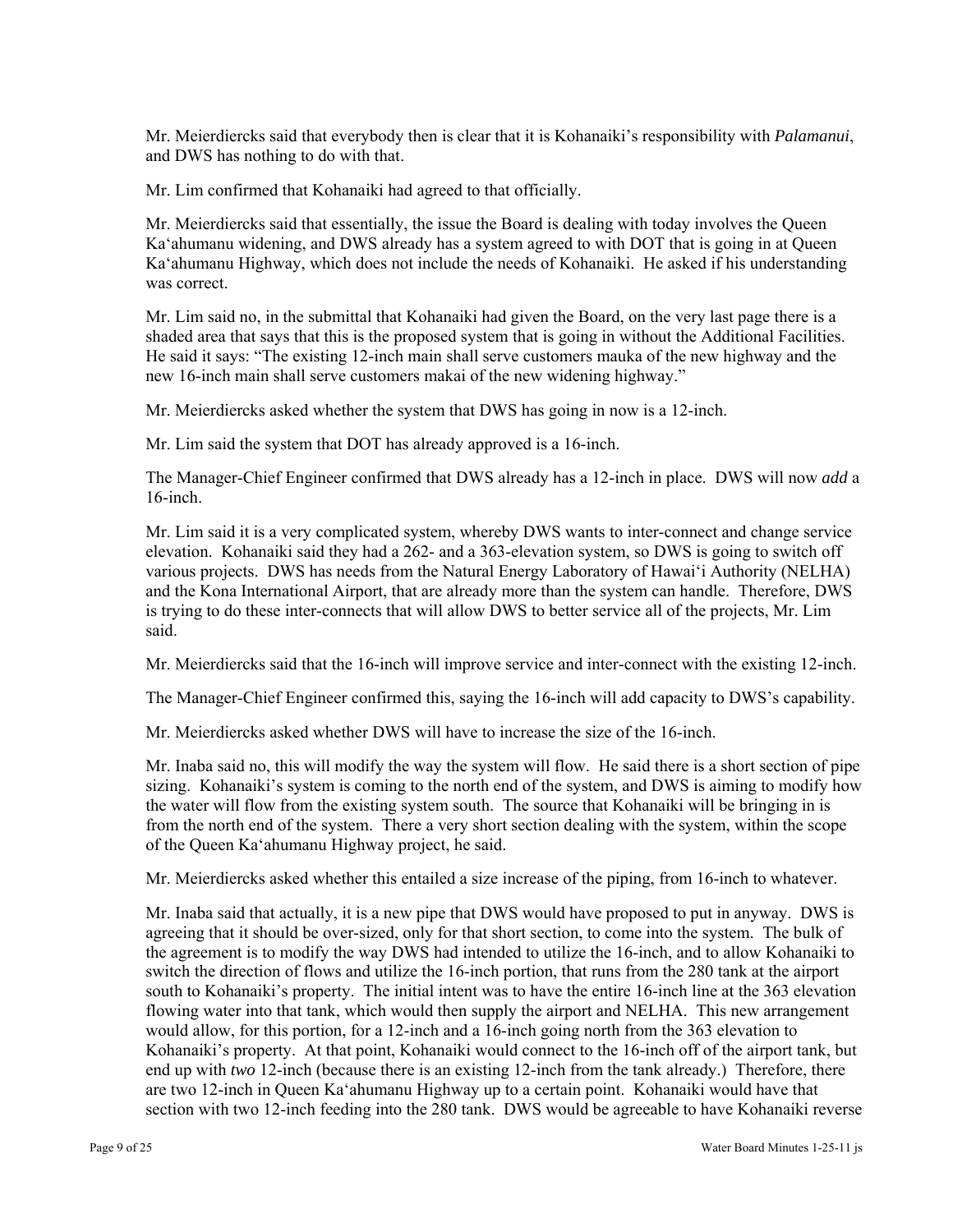the flow in the 16-inch into NELHA, where the biggest use is, to improve the system. In this way, DWS can just about meet the criteria for flow in the pipe, based on DWS standards, Mr. Inaba said.

Mr. Meierdiercks asked whether the agreement in question today is for the change of design only.

Mr. Inaba said that while it does not necessarily entail adding water lines, it *does* mean that DWS would be interconnecting at a different location. He confirmed that this agreement involves design only. If the agreement is approved, DWS would give the State the go-ahead to authorize the State's contractor to work on the design. The contractor would get a firm quote to DWS, because it is a design-build contract. The firm quote would be relayed to Kohanaiki, who then would have to come up with a subsequent agreement to allow the contractor to go ahead with the improvements.

The Manager-Chief Engineer noted that one of the biggest issues is that DOT will not let its contractor work with Kohanaiki. If DOT would work directly with Kohanaiki, DWS would not be involved and Kohanaiki could just do it on their own, he said. However, DOT refuses to work directly with Kohanaiki.

Mr. Inaba said he believed it is because it would affect the base contract, which is a prior agreement with DWS. DWS's contract would be affected, he said. Mr. Inaba said he believed that DOT viewed the entire agreement with DWS, and decided that any modification to the agreement should come from DWS.

Mr. Greenwell asked whether there were any formal restrictions on where the Palamanui water can go.

Mr. Inaba said Palamanui's use of their portion of the water is going to be just to the land that Palamanui is developing.

The Manager-Chief Engineer told Mr. Greenwell that in the initial agreement that DWS had back in 1999, the water was meant to serve either Palamanui or Kohanaiki. The water is reserved to both Palamanui at the top and Kohanaiki on the bottom. The well's capacity is for those two projects, and back in 1999, DWS had 10 percent of the water.

Mr. Inaba said that under the current agreement, Palamanui/Kohanaiki are going to do a new source at 33 percent. Mr. Inaba said that the system is limited to what DWS would consider the 363 system, which can serve down to Hina Lani, along Queen Ka'ahumanu Highway. The system does not necessarily allow the water to flow further south, he said.

Chairperson Mukai asked Ms. Garson what legal issues the Board should be concerned about.

Ms. Garson said that in this situation, DWS should be taking no risk at all. She said that Mr. Reynolds had hit the issue right on the head. This arrangement is solely for the benefit of Kohanaiki, and there should be no risk on DWS's part regarding getting reimbursed, she said. Ms. Garson and Mr. Lim have a difference of opinion as to who is going to eventually contribute to what. With some of the modifications that were proposed, it appeared that Kohanaiki was even reserving their right on reimbursement for the design work. Ms. Garson said she was unhappy about that. From the Department's standpoint, it is okay so long as there is no risk for DWS and it poses a convenience. However, DWS seems to be stuck in the middle between Kohanaiki and DOT. It would be good to work with all concerned and end up with a win-win situation, but *not* at the expense of DWS. That, Ms. Garson said, is basically what she is concerned about.

Mr. Meierdiercks asked for confirmation whether there were still unresolved issues.

Ms. Garson said yes, regarding the reimbursement.

Mr. Meierdiercks asked whether the Board should defer this Item, or approve this existing agreement.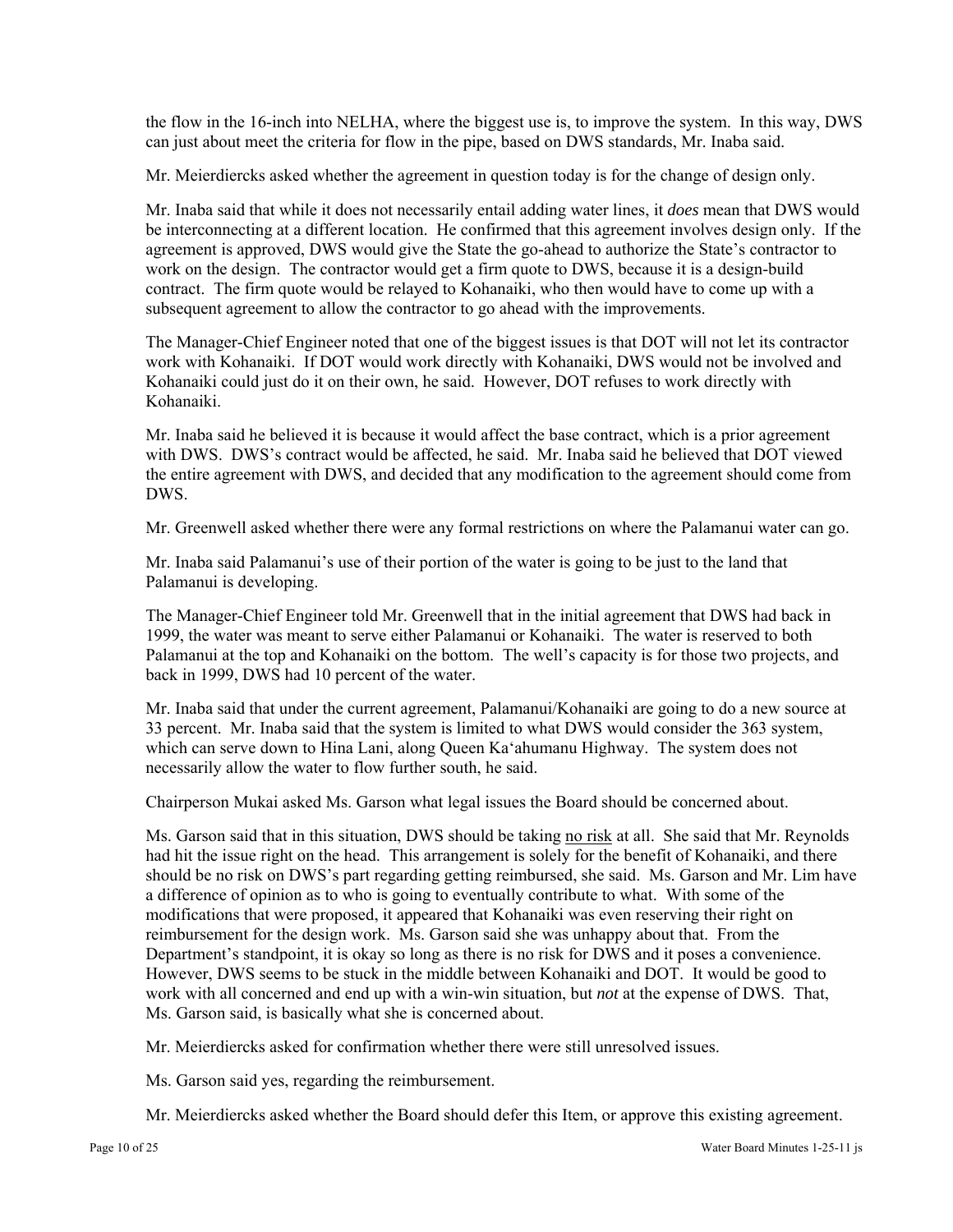Mr. Lim said there is a time constraint.

Mr. Meierdiercks asked whether the Board should defer this, and give the parties more time to work on the agreement.

Ms. Garson said the time pressure was coming from the State, as to when they want their change orders processed.

Mr. Lim said there is a deadline for change orders, so Kohanaiki today is requesting that the Water Board approve the MOU *in concept*. He said he believes all of the parties agree on the concept, and it is just a matter of writing it up.

Mr. Inaba said the deadline is really to avoid a more expensive change order, which would happen if the change order goes in late. It is a timing issue with the contractor, he said.

Ms. Garson said that Kohanaiki *could* just deal with their own thing past the deadline. That would pose an expense to Kohanaiki. She reiterated that the time issue has to do with the State and the submitting of change orders. If DWS is going to work with Kohanaiki, it would be best to meet that change order deadline. Ms. Garson said that the Board needs to start with the first presumption that this is something the Board wants to do, and that there is a time limit on it.

The Manager-Chief Engineer suggested changing the Recommendation to say that the Board agrees *in concept.* An agreement that is approved by Corporation Counsel and DWS would be brought back to the Board later.

Ms. Garson agreed that the Board can approve an agreement *in concept.* This would mean that the Board conceptually agrees with allowing the change order to take place with some sort of reimbursement to DWS, and that Kohanaiki is being added in to the State and DWS's project. Ms. Garson said that that she and Mr. Lim could then work out language involving reimbursement which poses no risk to DWS.

Chairperson Mukai noted that in the agreement, it says "reimbursement of *construction* costs." He said that DWS does not have any obligation regarding construction costs. He said the wording was in item Number 4 of the submittal.

Ms. Garson said no, there is no question that the parties are far away from agreeing to construction costs. Under discussion here are only the design costs.

Mr. Lim agreed that this agreement only involves design. When the construction cost estimate comes in, Kohanaiki will come back to the Board to agree on Kohanaiki's reimbursement of the construction costs. It will be the same scenario, he said. Kohanaiki will get the construction cost estimate for the final design from the contractor, and then Kohanaiki will decide whether they can afford it or not. The parties will negotiate if there is any cost share, and then come back to the Board with an agreement for approval. Summing up, the current Reimbursement Agreement is just the tip of the tail of the dragon; this will get Kohanaiki in the door without them going through the expense of a change order later on.

Mr. Perry said that if the idea of "in concept" involves no financial risk to DWS, he personally would not have a problem.

The Manager-Chief Engineer said that DWS would work with Kohanaiki to try to accomplish what they need to do along Queen Ka'ahumanu Highway, with no financial risk. DWS should not have to be paying for something that Kohanaiki needs to do.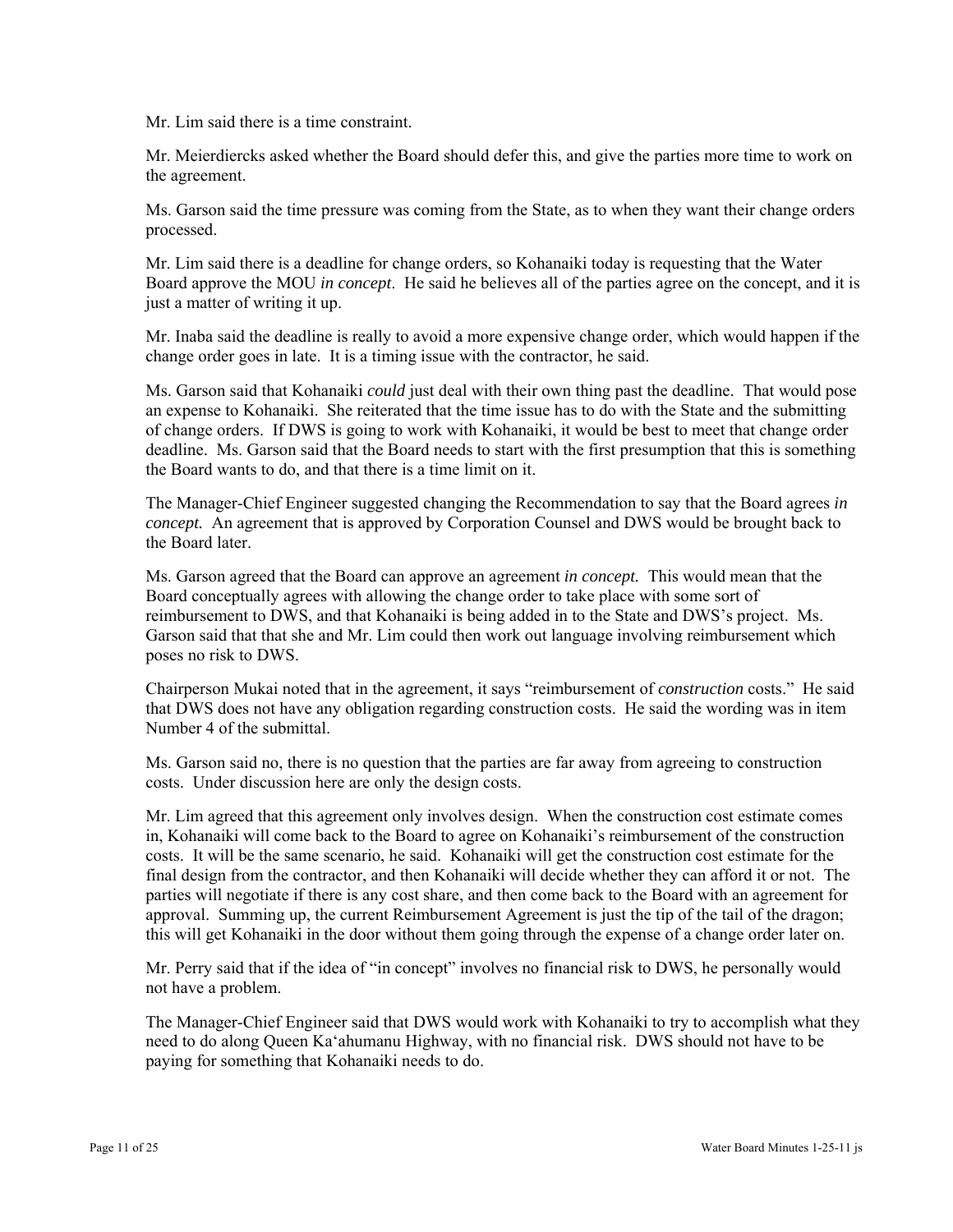Chairperson Mukai said that he has no problem with assisting Kohanaiki with the design phase. His understanding is that the estimated cost for design is going to be deposited with DWS, so DWS will bear no risk.

Ms. Garson said that the depositing of the design cost with DWS only came up today.

Chairperson Mukai said that in the initial phase, which is the hurdle the Board needs to get over today, there does not seem to be any financial risk to DWS.

Ms. Garson said that there is no risk so long as the design cost is not more than the amount Kohanaiki deposits with DWS.

Chairperson Mukai suggested coming up with verbiage to shield DWS from such a risk.

Mr. Lim said that Kohanaiki will commit to deposit a minimum of \$57,000.00 prior to DWS authorizing DOT and its engineers to proceed with the detailed design. Kohanaiki does not expect that the design cost is going to be much more than \$57,000.00. However, Kohanaiki will commit to pay that overage also. If the contractor comes back and says it will cost Kohanaiki \$1.2 million to do it, Kohanaiki may decide not to do it, and all of the design work will be stopped. In that case, Kohanaiki will go back to the original plan.

Mr. Meierdiercks asked if the Recommendation's wording can stay pretty much unchanged.

Mr. Reynolds said no, the Recommendation would need to be amended to put in the words "in concept" and include the \$57,000.00 as a deposit. This would be an Amendment to the Main Motion. He suggested that the first sentence of the Recommendation should say: "It is recommended that the Board agree to the Reimbursement Agreement in concept between…" He asked Ms. Garson if that was correct.

Ms. Garson confirmed this. She continued the wording to read: "…and that Kohanaiki be required to deposit a minimum of \$57,000.00 prior to the submission of a change order."

AMENDMENT TO THE MAIN MOTION: Mr. Meierdiercks moved to amend the Main Motion; seconded by Mr. Perry.

Chairperson Mukai asked that the Amendment to the Main Motion be restated.

Ms. Garson read: "It is recommended that the Water Board agree to a Reimbursement Agreement in concept, and to include the minimum of \$57,000.00 be deposited with the Department of Water Supply prior to the submission of a change order by DWS to the State. The agreement shall be by Kohanaiki Shores and the Water Board, and that either the Chairperson or the Vice-Chairperson be authorized to execute the approval of the document, subject to approval by Corporation Counsel and the Manager-Chief Engineer of the Department of Water Supply."

ACTION: Amendment to the Main Motion carried unanimously by voice vote.

ACTION: Main Motion as amended carried unanimously by voice vote.

*(Messrs. Lim, Knable, Moore, and Judd and Ms. Burns left the meeting at 11:00 a.m.)* 

#### SOUTH KOHALA:

# A. **INTER-GOVERNMENTAL AGREEMENT BETWEEN THE STATE OF HAWAI'I – DEPARTMENT OF LAND AND NATURAL RESOURCES AND THE COUNTY OF HAWAI'I – DEPARTMENT OF WATER SUPPLY: REGARDING DEDICATION OF WAIMEA EXPLORATORY WELL:**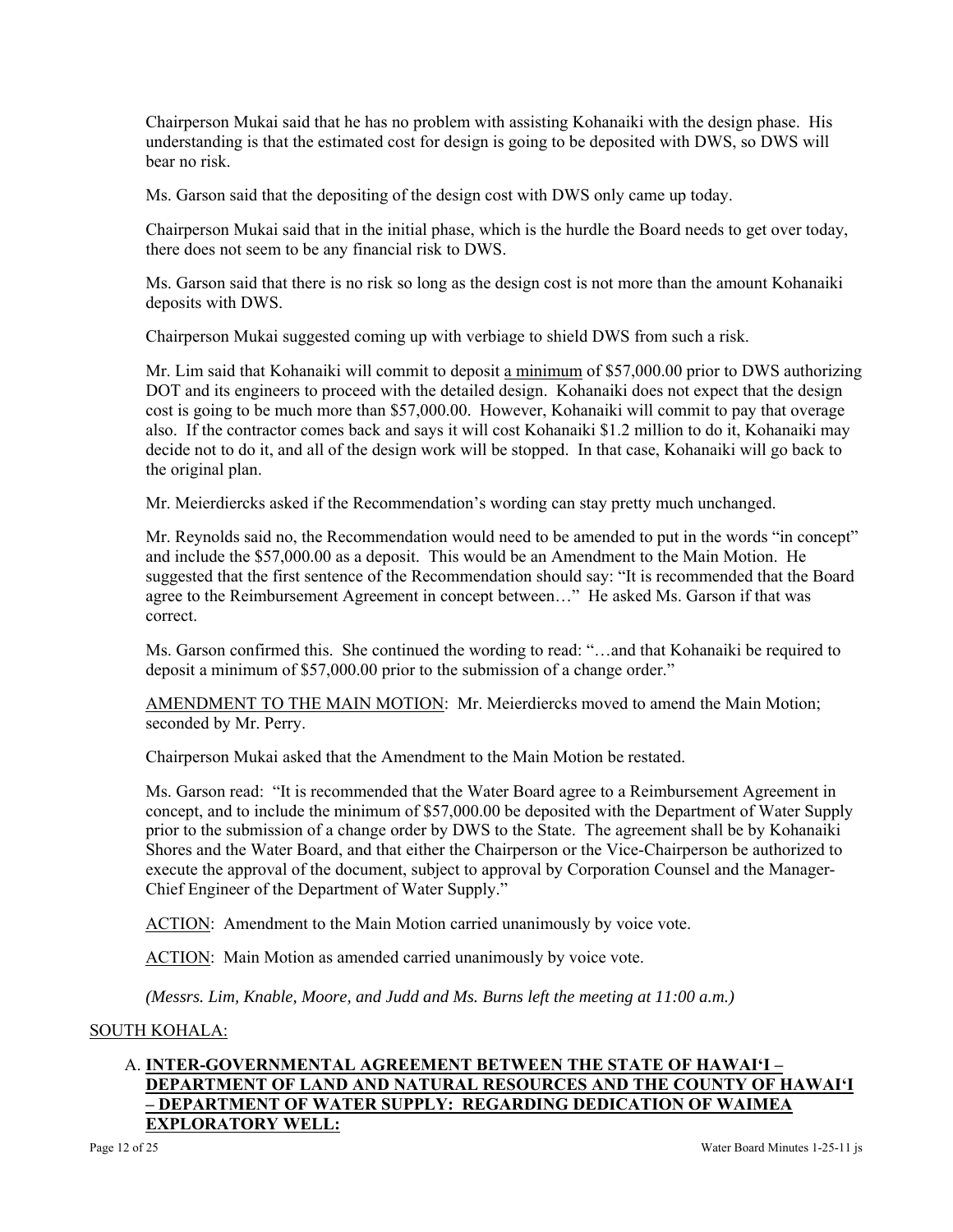The Water Board approved an inter-governmental agreement between the Department of Land and Natural Resources (DLNR) and the Department of Water Supply at the September 28, 2010, Water Board meeting. However, the State is requesting changes to subject agreement.

*(This Item was deferred from the December 21, 2010, Water Board meeting.)* 

Ms. Garson asked that the item be deferred to the February 22, 2011, Water Board meeting.

ACTION: Mr. Meierdiercks moved to defer; seconded by Mr. Reynolds, and carried unanimously by voice vote.

#### MISCELLANEOUS:

#### A. **DEDICATION OF WATER SYSTEMS:**

The Department received the following documents for action by the Water Board. The water systems have been constructed in accordance with the Department's standards and are in acceptable condition for dedication.

### **1. CANCELLATION OF EASEMENT**

Grantor/Seller: Water Board of the County of Hawai'i Tax Map Key: (3) 7-3-051: 060 portion

#### **2. LICENSE EASEMENT NO. 752**

For Water Meter Purposes: (Target and Safeway Stores) Licensor: State of Hawai'i Department of Hawaiian Home lands (DHHL) Tax Map Key: (3) 2-2-047: 072 portion E.W.O.: 2011-003 Facilities Charge: \$319,000.00 Date Paid: 01/12/2011

The Manager-Chief Engineer recommended that the Water Board accepts these documents subject to the approval of the Corporation Counsel, and that either the Chairperson or the Vice-Chairperson be authorized to sign the documents.

MOTION: Mr. Meierdiercks moved to approve; seconded by Mr. Greenwell.

Mr. Inaba asked that the Tax Map Key (TMK) on the Cancellation of the Easement be corrected. There are two TMKs: (3) 7-4-026:033 and (3)7-4-008:047. To clarify, Mr. Inaba said that the property in question was an easement reserved for water line purposes for future development. However, the installation of the water line was done through the subdivision's roads, and therefore DWS does not need the easement anymore. The water line was put in an area that is bordering the back of the property, he said. The property is in Kona View Estates.

MOTION: Mr. Meierdiercks moved to amend the Main Motion, to correct the TMK numbers. Mr. Perry seconded.

Chairperson Mukai noted that the TMKs were way off from the original one.

Mr. Inaba said there was a subdivision subsequent to the agreement, which added the second TMK. Where originally there was one TMK, now it is actually two TMKs involved in the cancellation of the easement.

ACTION: Amendment to the Main Motion carried unanimously by voice vote.

ACTION: Main Motion as amended carried unanimously by voice vote.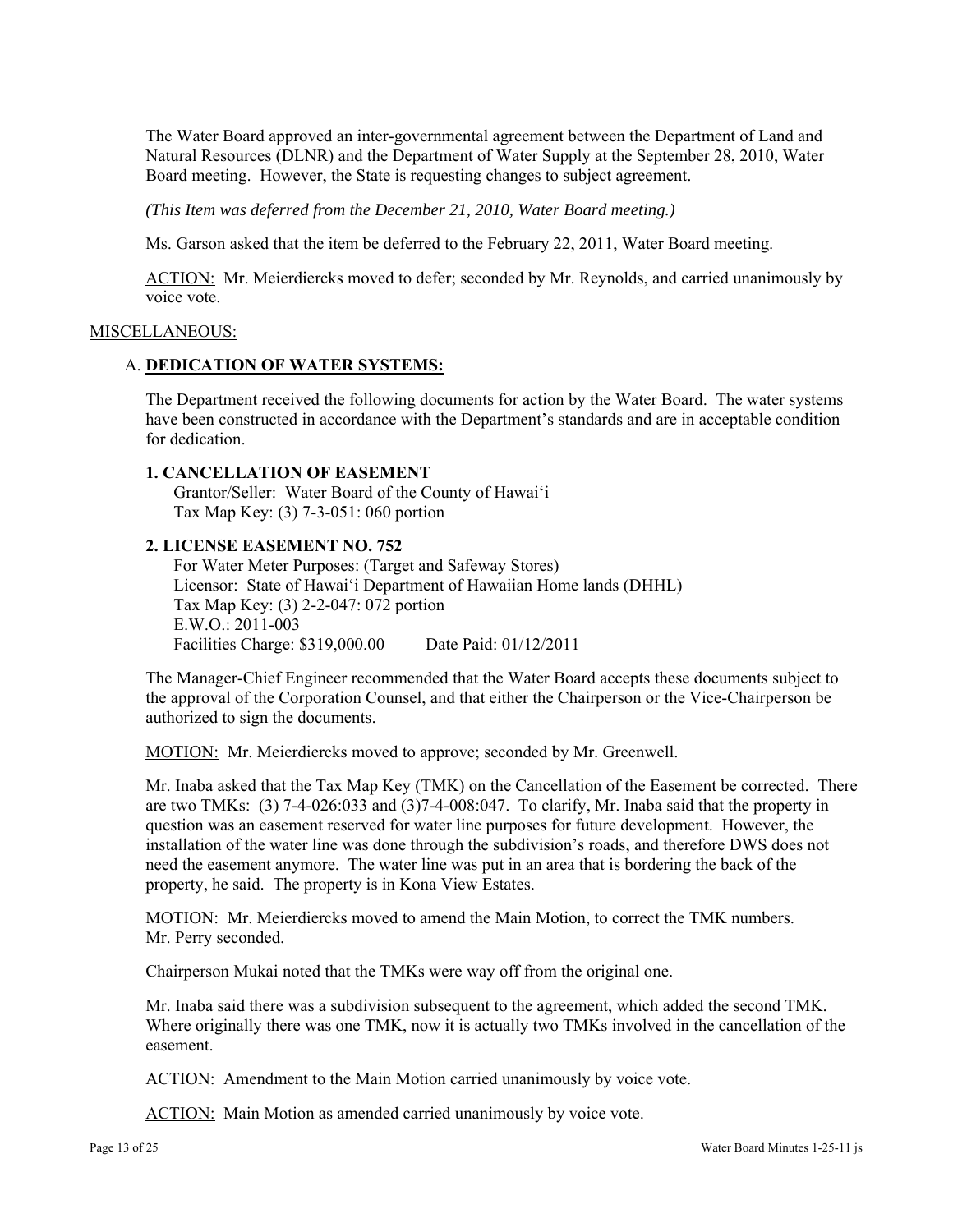# B. **REPORT OF AD HOC FINANCE COMMITTEE:**

The Water Board's Ad Hoc Finance Committee Chairperson, Mr. Taniguchi, has been investigating the three focus areas (DWS's policies on credit card use, cash control and vehicle take-home), which encompass the scope of the Committee's work. At this meeting, the Committee may do the following:

- Discussion/action on vehicle take-home policy.
- Discussion of DWS's cash handling procedures and proposed changes.

Chairperson Mukai said that there would be no report today because Mr. Taniguchi was in Japan and thus unable to attend today's meeting. He said a report will be made next month.

# C. **PROPOSED AD HOC COMMITTEE FORMATION:**

A proposed Ad Hoc Committee on Energy had been requested by Board member Delan Perry.

Mr. Perry said it might be a bit premature, but he was interested in seeing an ad hoc committee deal with some of the issues that come up, if the Board approves DWS's Energy Policy. He said he liked the idea of a group of Board members giving input. He said he never quite worked out with the County Council exactly what the Board's position is, and said that the Board does not want to manage DWS. He said there is room for extra input from Board members to target energy and the economics thereof.

The Manager-Chief Engineer said that he appreciates the interest in an ad hoc committee. He said he was not sure how Mr. Perry wanted to handle it, but at every Board meeting, the Energy Management Analyst presents information to the Board, for all of the Board to hear. If there is anything that Ms. Myhre presents that creates a controversy or sparks more than normal interest, then perhaps an ad hoc committee can be established. He said that the establishment of an ad hoc committee without any specific reason would not be useful to the Board. He did not know what purpose would be served by forming an ad hoc committee on energy as a whole. That was just his opinion, the Manager-Chief Engineer said.

Chairperson Mukai said that in all of the years he has served on the Board, the Ad Hoc Finance Committee is the only ad hoc committee that has been formed. He also served a previous term on the Board and there was no ad hoc committee during that time, he added. The only time that the Board creates an ad hoc committee is when there is a specific issue that needs to be addressed. The reason that the Ad Hoc Finance Committee was formed was because of a major problem, and because the Board wanted to take an in-depth look at DWS's take-home vehicle policy and cash handling procedures. The Board worked with the County's Legislative Auditor. In this case, there were issues that were in serious need of oversight. That is the reason that ad hoc committees are formed. An ad hoc committee is formed for a specific purpose, and once that purpose is addressed, the ad hoc committee dissolves, the Chairperson said. An ad hoc committee is not a continuous organization. He expressed hopes that the Ad Hoc Finance Committee will disappear before the end of the year, with all of its focus issues addressed and its purpose fulfilled. He stressed that forming the Ad Hoc Committee is to address something that needs addressing.

Ms. Garson agreed. Under the Sunshine Law, an ad hoc committee is meant to investigate a matter relating to the official business of the Board. The ad hoc committee's scope of investigation must be defined, and the ad hoc committee must have a specific purpose. An ad hoc committee can meet outside of a regular Board meeting to do its investigations, and for that reason, its scope has to be defined.

Chairperson Mukai asked Ms. Garson how the Board should proceed.

Ms. Garson said that as the Board hears the Energy Management Analyst Update, if there are any items that call for further investigation, Mr. Perry can again propose that an ad hoc committee be formed to address that specific area.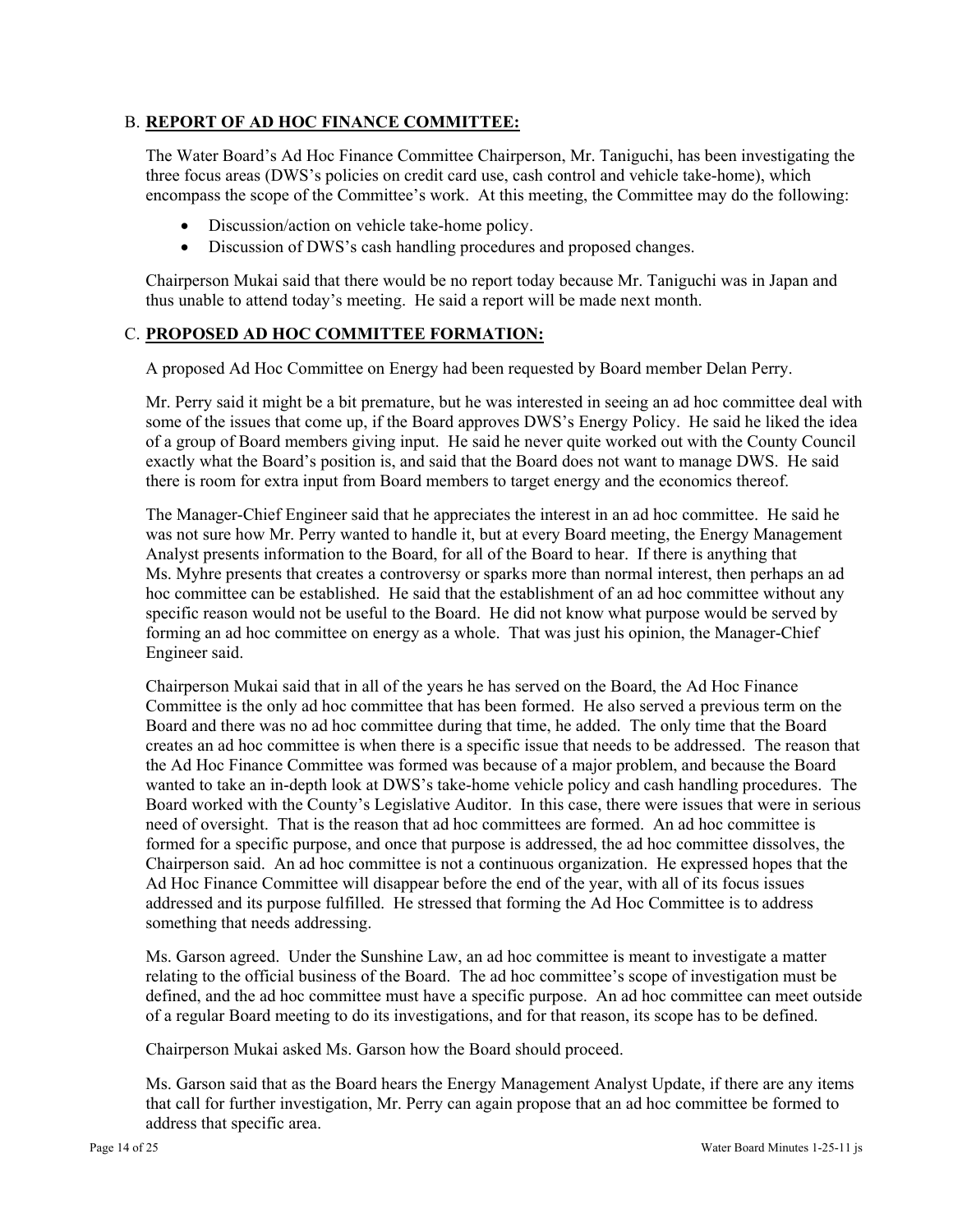Mr. Perry asked whether energy itself was not a sufficiently specific area.

Ms. Garson asked whether it meant an exploration of alternative energy sources such as wind or hydropower.

Chairperson Mukai said an ad hoc committee has to have a finite end result; it should not be open-ended or live on continually. An ad hoc committee is basically formed for a purpose, and once its purpose is served, the ad hoc committee ends. That, the Chairperson said, is his understanding of how it works.

ACTION: Mr. Reynolds moved to table the matter until after the finalization of DWS's Energy Policy. Mr. Perry seconded. Motion to table carried unanimously by voice vote.

# D. **HELCO RELEASE AND TERMINATION AGREEMENT – LĀLĀMILO:**

A Release and Termination Agreement for the Lālāmilo Windfarm is needed to terminate the June 30, 1986, Power Purchase Agreement between Department of Water Supply and Hawaii Electric Light Company, Inc. (HELCO). There is no budget amount for this project.

The Manager-Chief Engineer recommended that the Board approve the Release and Termination Agreement for the Lālāmilo Windfarm, and that either the Chairperson or the Vice-Chairperson be authorized to sign the documents, subject to approval of Corporation Counsel.

Ms. Garson asked that the Item be deferred until the February 22, 2011, meeting.

ACTION: Mr. Reynolds moved to defer; seconded by Mr. Meierdiercks, and carried unanimously by voice vote.

# E. **ENERGY MANAGEMENT ANALYST REPORT:**

The following areas were covered:

- DLNR Lease Application status
- DWS's Green Initiatives
- DWS's Draft Energy Policy Statement Discussion and possible adoption of Energy Policy Statement

Regarding the DLNR Lease Application status, Ms. Myhre said that the land agent for the Big Island has met with the Attorney-General on the Notice that will go to the Land Board for the Lālāmilo lease. The recommendation was that an Environmental Assessment (EA) be prepared for this project, because the last EA was done a long time ago, back in 1984. The Land Board's next meeting is on February 11, 2011, and the hope is that the Land Board will review the lease application that day, and approve it *in concept*. That would mean that DWS would have access to the land to do the actual EA, and to maintain anything that needs maintenance there. Once the EA is completed, DWS will go back for a formal lease approval.

Regarding the Green Initiatives, Ms. Myhre said she had added an At a Glance section for the Board's convenience. She did an analysis on costs per 1,000 gallons, how many kilowatt-hours, how many customers, etc.

Chairperson Mukai asked about Ms. Myhre using statistics dating prior to 2009 regarding energy use. He asked Ms. Myhre if she had any numbers from 2008.

Ms. Myhre said she did have numbers from 2008.

Chairperson Mukai assumed that the numbers were higher in 2008.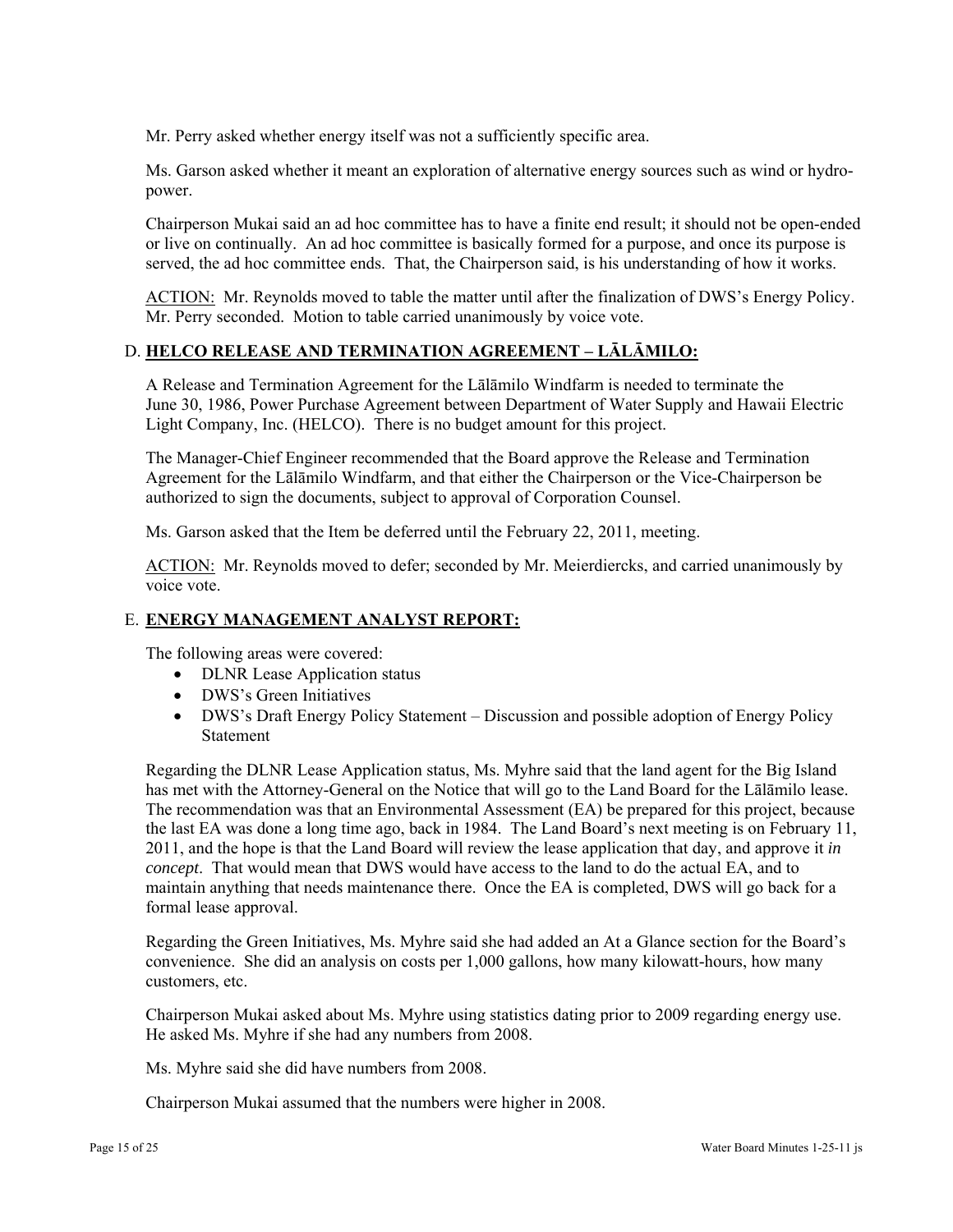Ms. Myhre confirmed that DWS used more energy in 2008 than DWS used in 2010.

Chairperson Mukai said he would like to see the 2008 numbers, to provide a contrast with the numbers for 2009 and 2010. A layperson would look at the 2009 and 2010 numbers and not see much difference. However, numbers from 2008, from a time before DWS decided to carefully watch its energy use, would provide a sharp contrast, he said. He assumed that the usage in 2008, compared with usage now with controls in place, would show a significant difference. Now that DWS has these controls in place, the Department's energy use is running at a pretty efficient level, he said.

Ms. Myhre confirmed that the energy use is tied into consumption. Because of the consumption decreasing, there is going to be less energy use, and it is not going to provide a full picture of how much energy, she said.

Chairperson Mukai acknowledged this.

The Manager-Chief Engineer said that the Department could show the Board the cost per 1,000 gallons, and that should provide a good comparison because it would show the actual difference in the actual energy, taking away the fact that consumption has dropped, measuring per 1,000 gallons.

Chairperson Mukai said that would be okay. He asked about DWS's plans to install several possible hydro-generators within its system.

Ms. Myhre said this depended on whether DWS could get money from a grant that DWS applied for.

Chairperson Mukai asked how many hydro-generators, in a perfect world, could possibly be put in place, assuming that DWS has grant money.

The Manager-Chief Engineer said it might be hard to give a number, because DWS would put in hydrogenerators wherever DWS has transmission lines – and DWS has transmission lines all over the island. Therefore, it would be tough to come up with a number. He noted that DWS cannot put hydrogenerators where there are distribution systems, because flows are always variable. DWS puts hydrogenerators on transmission lines where flows are constant. It is most beneficial to put a hydro-generator on a transmission line where DWS has nearby facilities which can use the power generated. When DWS sells power back to HELCO, DWS does not get nearly as much of a benefit as the Department does when DWS uses the power itself, the Manager-Chief Engineer said. The key question is whether DWS can use the power. Perfect examples of this are the Kahalu'u Shaft and the Waimea Treatment Plant, where DWS uses all the power it produces. In the case of Hina Lani, DWS sells power back to HELCO, from which DWS gets some benefit, but not as much.

Chairperson Mukai, noting that Kahalu'u Shaft saves DWS \$100,000.00, asked how much that hydroelectric system cost. He said he knows that DWS is trying to get grant money so that it does not need to dig into its own coffers.

Ms. Myhre said it cost about \$460,000.00.

Chairperson Mukai expressed surprise, and said he got the idea.

The Manager-Chief Engineer said that the payback period for that hydro-electric system would have been four years if it had been DWS's own money.

Chairperson Mukai said he just wanted to know how much it cost, but four years is too many years for payback.

The Manager-Chief Engineer said that actually, four years is a really good payback period.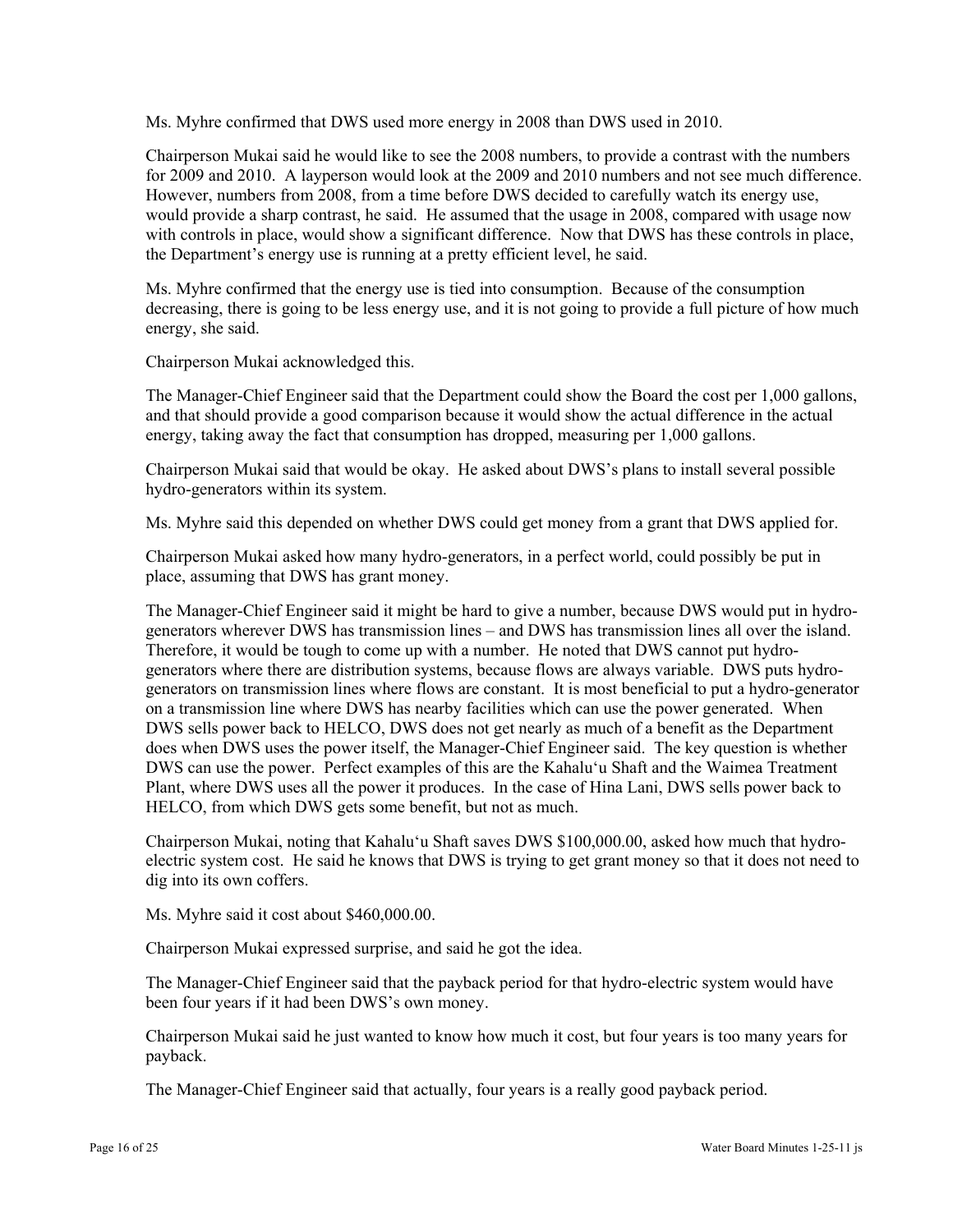Ms. Myhre moved on to the draft Energy Policy Statement. The history on this is that DWS had a consultant provide a copy of the draft that is before the Board, which has been used by other water utilities. Recently, Ms. Myhre has been involved in monthly Environmental Protection Agency (EPA) webinars on energy savings. In the course of that, Ms. Myhre has gotten feedback from the EPA and their consultants on the draft Energy Policy Statement. She asked the Board if they had any comments for improvement of the Statement.

Chairperson Mukai commented on the second line of the Statement that says: "DWS continues to significantly reduce energy…" He suggested removing the word "continues," and instead put in "continually strives to significantly reduce energy...," or use the word "continuous." He also commented on No. 1 in the Goals in which says: "Lead other Departments in the County of Hawai'i." One possible suggestion would be "To be the leader in the County of Hawai'i in fostering energy…," versus "(Lead) the Departments." He said it was just semantics, but it sounded more pleasant to him.

Regarding the Chairperson's first comment, Mr. Reynolds said he assumed that there was a reason for putting in "continues to strive to significantly…" Regarding the word "significantly," Mr. Reynolds asked whether the reduction right now was, in fact, significant. He asked whether it was possible to show that the reduction was significant. Otherwise, it would just be political talk, Mr. Reynolds said.

Chairperson Mukai said that was the reason he wanted to add that language in, because the reduction is not measurable.

The Manager-Chief Engineer agreed that the Chairperson's wording was a better way of putting it.

Mr. Reynolds asked Ms. Myhre whether she had statistics.

Ms. Myhre said that aside from what is in her Green Initiatives report, she is measuring as much as she can as to how much energy DWS can use at each site. The amount varies, she added.

Mr. Reynolds asked how Ms. Myhre measured it.

Ms. Myhre said she measured it by kilowatts, and by costs per kilowatts.

Mr. Reynolds asked what the reduction was since DWS started measuring.

Ms. Myhre explained that the amount of energy used varies with consumption, the type and size of motor, how efficient the motor is, etc. She said she does not analyze the data down to that level, but the data is available. Ms. Myhre said she *does* have how much energy that DWS is producing, the type of generators, etc.

Mr. Reynolds compared it to a person buying energy-efficient appliances for his home. Most people do that, but like most people, Mr. Reynolds said he does not keep track. All he knows is that HELCO's bill keeps going up. He said he didn't mean to be humorous, but the problem is that HELCO's rates continue to rise, so even if he is using less energy, he still ends up paying more. He asked how Ms. Myhre measures this, so that it is possible to tell people how much DWS saved in terms of kilowatts or whatever. This would be without regard to the dollar figure, because it is clear from last year to this year, there has been a significant percentage of increase in HELCO's rates.

The Manager-Chief Engineer said that is why he mentioned earlier that the true measure would be kilowatts per 1,000 gallons served.

Mr. Reynolds agreed.

The Manager-Chief Engineer said that measuring kilowatts per 1,000 gallons served would take into consideration everything, such as leak detection. The more leaks DWS repairs, the fewer kilowatts per 1,000 gallons billed to customers.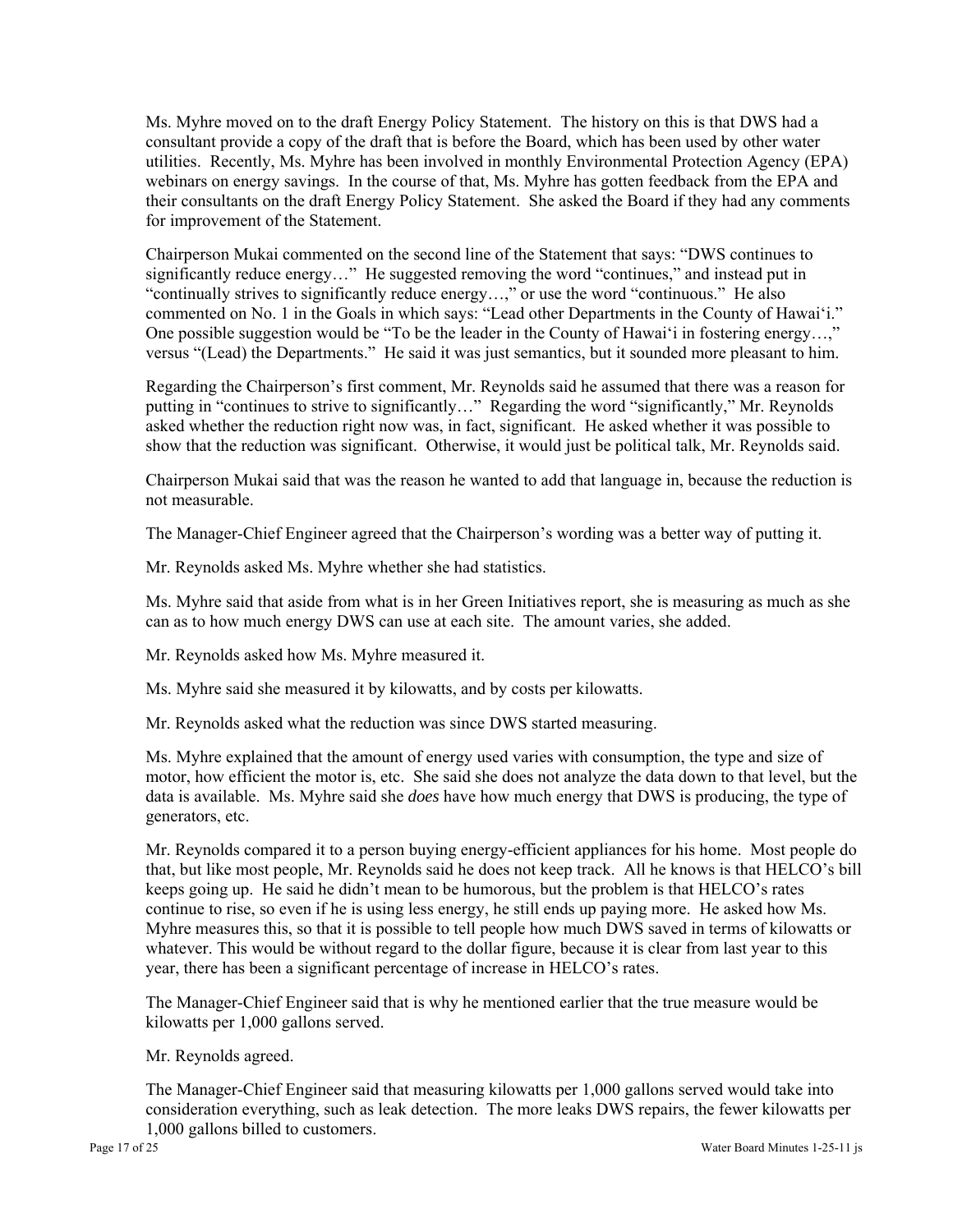Chairperson Mukai said the reason for his suggestion on the verbiage was that it was not measurable. At some point, DWS will get to where it is super-efficient on energy use. To have the Statement say "…continues to strive to significantly reduce…," DWS may hopefully reach the point of maxing out in efficiency and cannot reduce energy use any further, he said. The Chairperson said that is why he likes the words "continue to strive."

The Manager-Chief Engineer agreed that the words should be "continue to strive."

Ms. Garson asked whether the Chairperson wanted to keep the word "significantly" in there.

Chairperson Mukai said it was just a suggestion, and the Department might want to come back to the Board with a revised Statement. He said this was still the formulative stage.

Ms. Myhre said the suggestion from the EPA was also to include the County of Hawai'i Resolution on Sustainability as a reference, to signify DWS's agreement with it and show solidarity.

Mr. Reynolds asked whether the Board wanted to adopt the Statement as amended today, or hold off until the February Board meeting.

The Manager-Chief Engineer said he would prefer that the Department clean the Statement up and bring it back to the Board. There is no rush in adopting it, he added.

Mr. Reynolds said okay, it would be taken up again at the next meeting.

#### F. **PROFESSIONAL SERVICES AGREEMENT:**

An amendment to the Service Contract for the Furnishing of Microbiological Potable Water Quality Testing and Chemical Potable Water Quality Testing (On an As-Needed Basis) is needed. It is budgeted under the Department's operating and maintenance budget.

Budget Amount for FY 2011: \$100,000.00

The Manager-Chief Engineer recommended that the Board approve the service contract amendment as well as ratify the original contract, and that either the Chairperson or the Vice-Chairperson be authorized to sign the document, subject to approval of Corporation Counsel.

MOTION: Mr. Reynolds moved to approve; seconded by Mr. Kaneshiro.

Mr. Okamoto said he had just distributed one more addition to the proposed change order to the contract.

Chairperson Mukai noted with approval that it involved Chromium 6.

Ms. Garson said that the initial contract had already been executed, but she had asked Mr. Okamoto to come back to the Board with the contract and the change order. The reason, she said, was that there was some ambiguity in a former Resolution that the Board had passed, regarding what kind of contracts can be executed by the Department. The Resolution was kind of ambiguous about micro-biological testing, so Ms. Garson made Mr. Okamoto come back to the Board for ratification of the contract, and the change order at the same time. She suggested that at a future date, the Board could discuss what the Board meant by the Resolution. She did not put a line item in the Agenda for it this time.

The Manager-Chief Engineer noted that there is a bill in the Legislature regarding testing for Chromium 6. If the bill passes, it may force DWS to do a lot more extensive Chromium 6 testing than what is being proposed here today.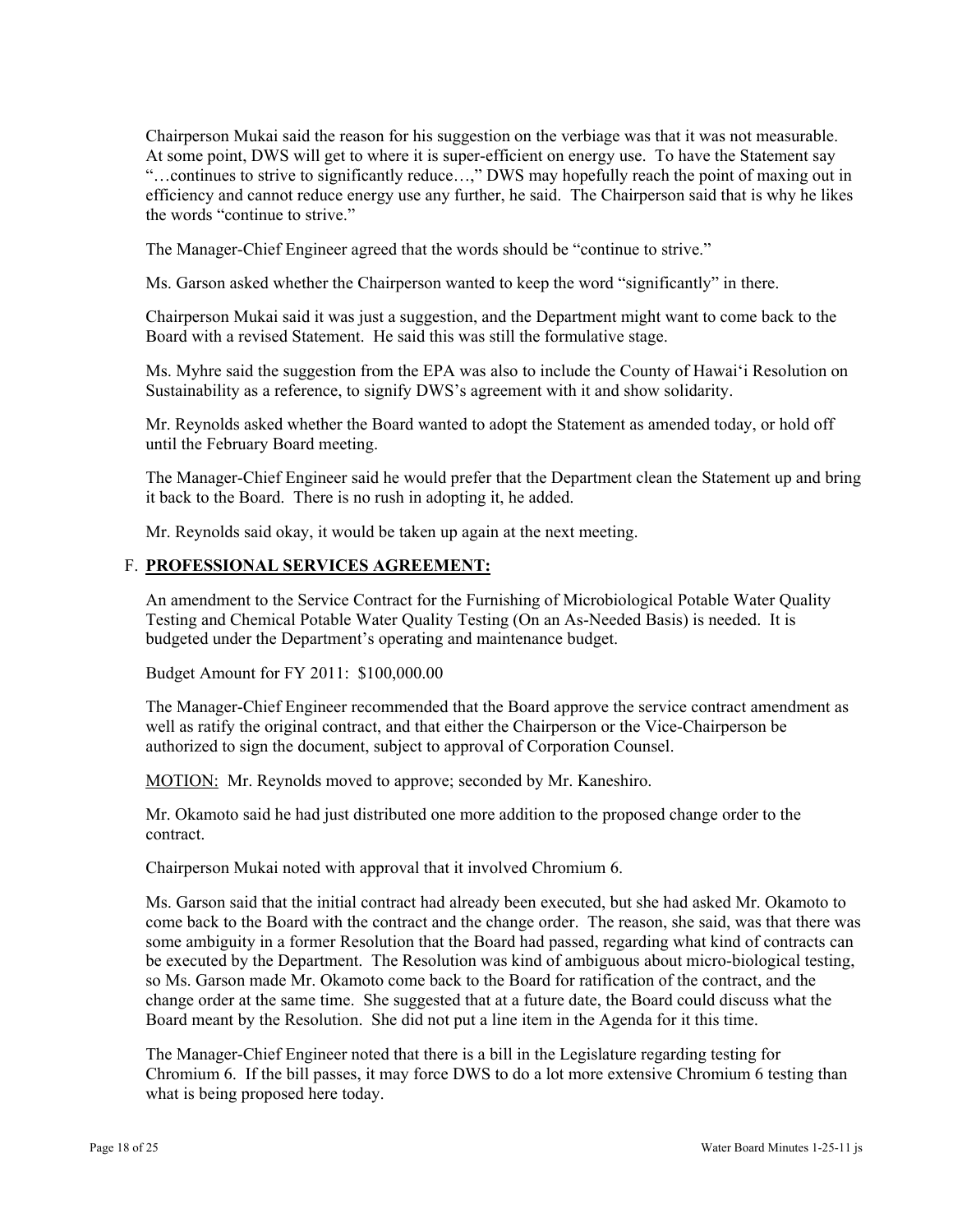Mr. Okamoto said it was Senate Bill 17. The bill comes on the heels of what the EWG Group found, with Honolulu coming in second in the nation for Chromium 6 levels. Senate Bill 17 proposes to establish a very low threshold for Chromium 6, following the lead of California's Public Health Code. The difference between California's Public Health Code stipulations and the proposed Senate Bill is that the California version is a public health code that is not really enforceable. The proposed Senate Bill has language in it to make it an enforceable standard. Mr. Okamoto said he understands that the only way that DWS can meet the standard is by extensive treatment such as reverse osmosis. He said he believes the Hawai'i State Department of Health, in conjunction with the Honolulu Board of Water Supply, is preparing some kind of testimony on the bill.

The Manager-Chief Engineer said one of the concerns is that some of the things are hard to measure, because they so small.

Mr. Okamoto confirmed this, saying that the bill is talking about .02 parts per billion, or 20 parts per trillion. He said there is no scientific basis, as far as he knows, involved in setting this number as a safe amount. Honolulu just got its own testing results back (following the EWG report). Honolulu's sampling showed levels of 4 parts per billion, or 200 times the .02 parts per billion in the Public Health Code.

Mr. Greenwell asked whether one of the options is for reverse osmosis to get rid of the Chromium 6.

Mr. Okamoto said yes, if the law requires that.

Mr. Greenwell said reverse osmosis would be astronomical.

ACTION: Motion carried unanimously by voice vote.

Chairperson Mukai suggested that Mr. Okamoto come back if necessary to give an update on the Chromium 6 situation.

### G. **POWER COST CHARGE:**

A Public Hearing on January 25, 2011 at 9:45 a.m., immediately preceding this regular Water Board meeting, took testimony on raising the Power Cost Adjustment to within a range of between \$1.75 and \$2.50**,** from the current Power Cost Charge of \$1.75. The approved rate will be effective on the first day of the month after the establishment of the rate by the Water Board.

Chairperson Mukai noted that the Board is currently looking at a proposed rate somewhere between \$1.75 and \$2.50.

Mr. Meierdiercks asked whether the December Power Cost was \$2.00.

Mr. Sumada confirmed this.

Mr. Meierdiercks asked whether the January Power Cost would be available in time for the Public Hearing in February.

Mr. Sumada confirmed that it would be available at that time.

### H. **WATER RATE STUDY:**

The Board reviewed proposed water rate increases prepared by R.W. Beck, and schedule public hearing(s) to give the public an opportunity to comment on the proposed increases.

Mr. Sumada noted that the Board will have received copies of a letter that Mr. Sumada got from R.W. Beck. He said this is just something for the Board to look at, to compare with what current rates are.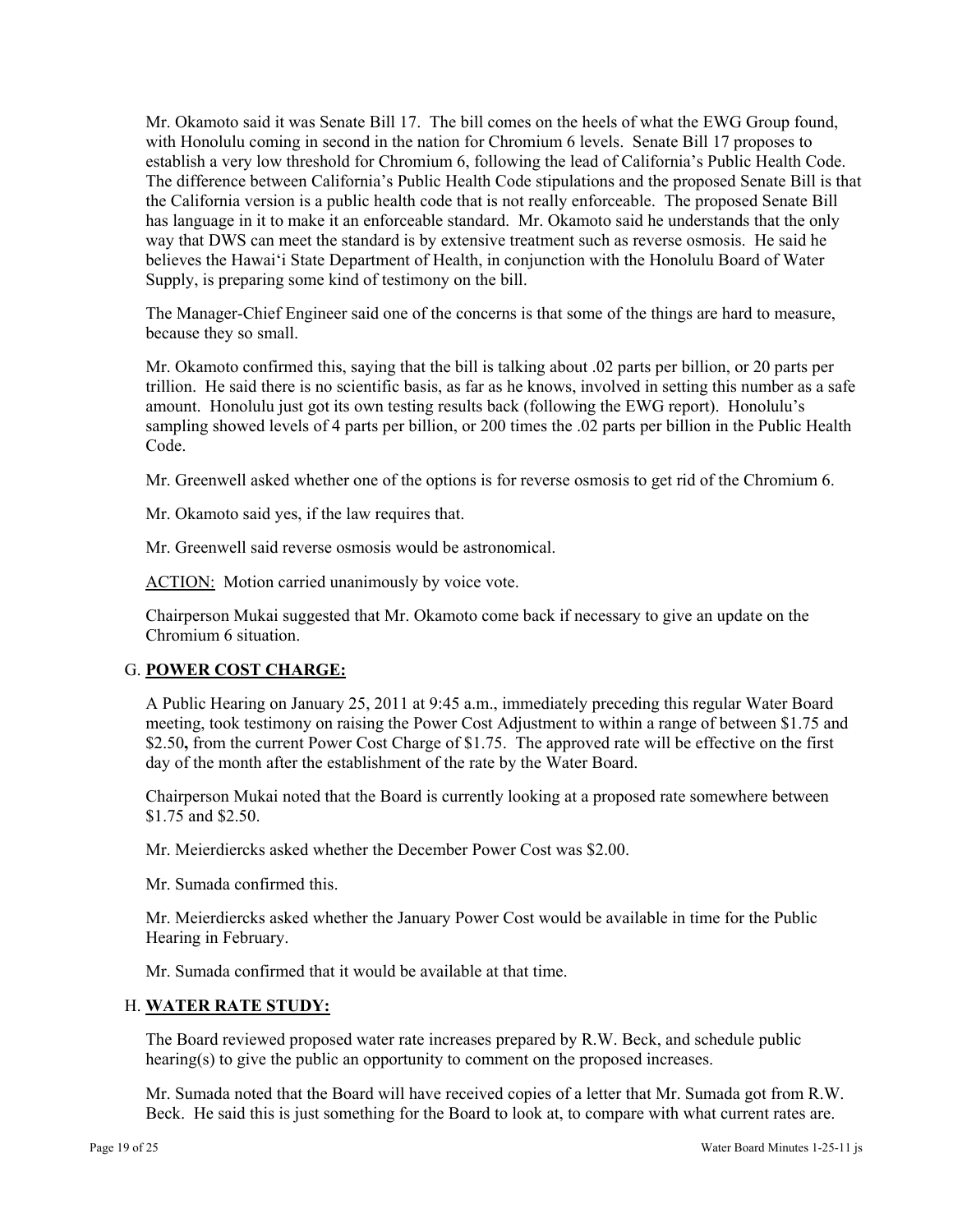Mr. Sumada said he is in the process of putting together the Fiscal Year 12 Budget, and he expects to be done by early February. The Budget will indicate the amount of revenues that DWS is projecting, and whether or not those revenues are going to be adequate to fund operations. Mr. Sumada suggested that the Board wait until Mr. Sumada gets those figures compiled before making a decision on what level of rate adjustments to make, beginning FY12.

Chairperson Mukai agreed that it was a good idea; there was no sense in jumping the gun. He said that Mr. Sumada would be coming back to the Board after finalizing the FY12 Budget, which will show what adjustments need to be made to the water rates.

# I. **MONTHLY PROGRESS REPORT:**

No discussion.

### J. **REVIEW OF MONTHLY FINANCIAL STATEMENTS:**

Mr. Sumada noted that the auditors from Accuity LLP would be at the February 22, 2011, meeting to give their presentation on DWS's FY10 results. The report will be included in the packets that will be mailed to the Board ahead of next month's meeting in Kona.

Chairperson Mukai said the Board should be prepared for a long meeting next month.

# K. **MANAGER-CHIEF ENGINEER'S REPORT:**

The Manager-Chief Engineer provided an update on the following:

1) Palani Road Transmission Waterline Project – The Manager-Chief Engineer said that the project engineer would check with the inspector regarding the concerns raised earlier in the meeting. The Manager-Chief Engineer reiterated that he did not say and never would say what Mr. Jernigan alleged earlier. Mr. Inaba said that the Department found that the pipe was not in the same location as initially thought (nor as included in the plans). Therefore, it is being redesigned. The Department in the meantime asked the contractor to reopen Mr. Jernigan's driveway while the redesign (and any new bidding) goes forward. Apparently, the contractor did go back and put in a temporary pavement as a driveway for the Jernigans. The Department will have the inspector go back and check. Chairperson Mukai asked about the Department allegedly having promised at the November Board meeting to meet with the Jernigans. (Mr. Jernigan said earlier that no one had met with them since the November meeting.) The Manager-Chief Engineer said that at the November meeting, DWS said the Department would have the *contractor* go up and fix things that he was supposed to; one of the concerns then was what Mr. Jernigan said was the unraveling of the paving that the contractor installed without DWS's inspection. Mr. Inaba said that when he went to the site, the condition of the paving was adequate to remain in place temporarily until the contractor finishes the project. DWS looks at it as a temporary pavement that is not something that the contractor would necessarily have to replace. DWS personnel drove the entire driveway all the way to the top, and the temporary paving is not unraveling. There are some ruts on the edges from the runoff, but that is about it. The Manager-Chief Engineer said DWS is on top of it, and does not want to be open to allegations that the Department has done nothing. DWS wants to get these problems resolved as soon as possible. Mr. Meierdiercks said that the concerns raised at the November meeting were indeed addressed and were covered in the December Minutes. It is on record that these concerns were covered at the December meeting. Mr. Meierdiercks noted that the Jernigans just added a few more concerns this morning. DWS will follow up on those concerns and report back to the Board on the progress. Mr. Meierdiercks said that while this is a project that the Board has approved, it is under the *Department's jurisdiction* and it is for the Department to deal with these problems directly. The public gives statements to the Board, and the Board notes those issues that the public brings up, but it is the Department that deals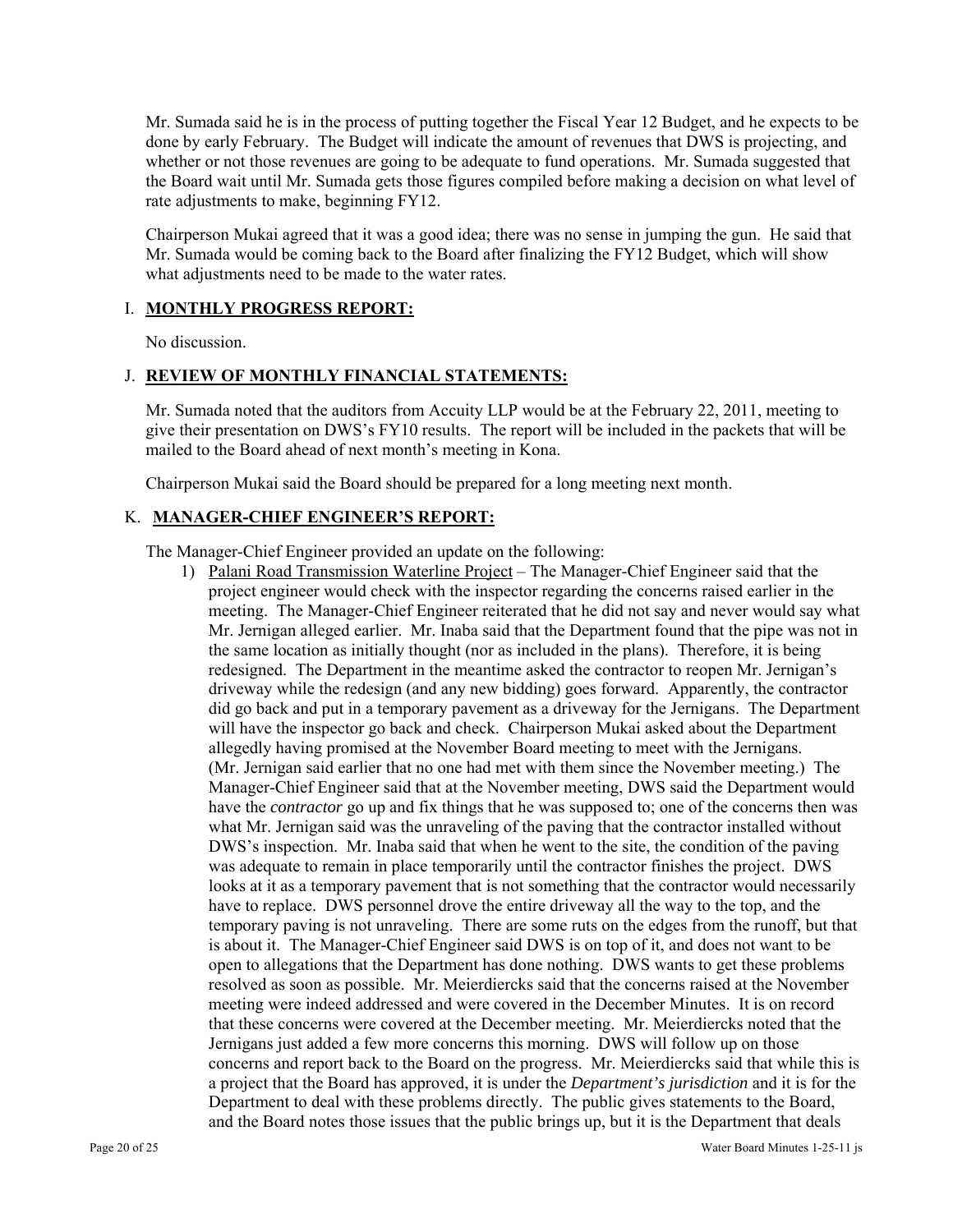with the concerns. These concerns are noted for the record, Mr. Meierdiercks added. Mr. Meierdiercks heard from DYK, Inc., that complained to him that the general contractor, CTS Earthmoving, Inc., had not paid them on time despite DYK having submitted their submittals to CTS. Mr. Meierdiercks asked the Department to check on CTS not keeping up with its payments to DYK. Mr. Inaba said the Department had followed up on that issue last week, and DYK has come up with an agreement for partial payment from the general contractor.

- 2) Hawaiian Ocean View Estates Project (including a report on the findings of the Legislature's Investigative Committee) – The Manager-Chief Engineer said that he and Mr. Inaba had gone to Honolulu to attend the final meeting of the Investigative Committee. Representative Herkes expressed surprise to see them there, yet Rep. Herkes had invited Ocean View resident Mr. Don Nitsche to the meeting. The Manager Chief-Engineer and Mr. Inaba testified regarding the progress of the project, etc. The contractor is currently working on the well site; the pipeline is all installed, and the contractor is now working on the fill station. The project is moving along on all fronts now that all of the permits have been obtained. The Manager-Chief Engineer mentioned a recent article in (the January 15, 2011) edition of the Hawai'i Tribune-Herald, regarding the project and the Investigative Committee's report. The article contained inconsistencies, and in response the Manager-Chief Engineer drafted a letter which Chairperson Mukai edited. The Manager-Chief Engineer said there were two things that he wanted to assure the Board. One is that DWS wants more than anyone to complete this project, and is doing its utmost to finish it. The other thing involves the report's questioning of DWS's standards: DWS has standards that have stood the test of 50 years' experience, with regard to the type of materials that DWS uses. DWS does not use plastic pipe, as espoused in the report, because such material cannot withstand rough lava and other conditions prevalent here. The Manager-Chief Engineer took issue with the article's implication that progress on the project has only been made because of the Investigative Committee. The project has moved forward since Day One, but the public could not perceive visible signs of progress during the design phase, and could only see things happening once the construction phase began. The Manager-Chief Engineer said everyone is pleased that this *visible* progress is being made. Chairperson Mukai noted that in Item 2 of the report, there is mention of an agreement between DWS and the Ocean View community on the ongoing operation of the fill station; he suggested that DWS should start communications on this early. The Manager-Chief Engineer said that a while back he had told the Board that the Board would need to decide at some point whether DWS will accept the dedication of the system if the County gives it to DWS. The second issue is whether the Board will establish a special rate for the Ocean View area, because the well is 2,000 feet in elevation. The Manager-Chief Engineer took issue with the report's allegation that the project was done improperly because there was no formal agreement between DWS and the County. Corporation Counsel has pointed out that the County Charter says that DWS is under the direct supervision of the Mayor, who has the authority to tell DWS what to do. Therefore, it is a false statement to say that an agreement is necessary; it is not necessary. The Manager-Chief Engineer reiterated that DWS is doing everything possible to get the project done quickly.
- 3) 2011 Water Board Schedule Revised with new Kona venue from May 2011 The Manager-Chief Engineer said that the schedule has been revised to show that the Board will be meeting in the new Kona Civic Center's meeting room (from **May** 2011) for its Kona meetings. This will save DWS a lot of money, which otherwise would be spent on renting meeting space at Royal Kona Resort. The Kona Civic Center facility, as County property, is free, the Manager-Chief Engineer said. *Please note: The* February 22*, 2011 Water Board meeting will be held at the Royal Kona Resort, Resolution Room.*
- 4) Public Relations and Education Specialist Update Ms. Aton noted that the letter to the editor mentioned earlier had still not appeared in the newspapers, Hawai'i Tribune-Herald and West Hawai'i Today. The reason for the delay could be due to fact-checking by the papers, she said.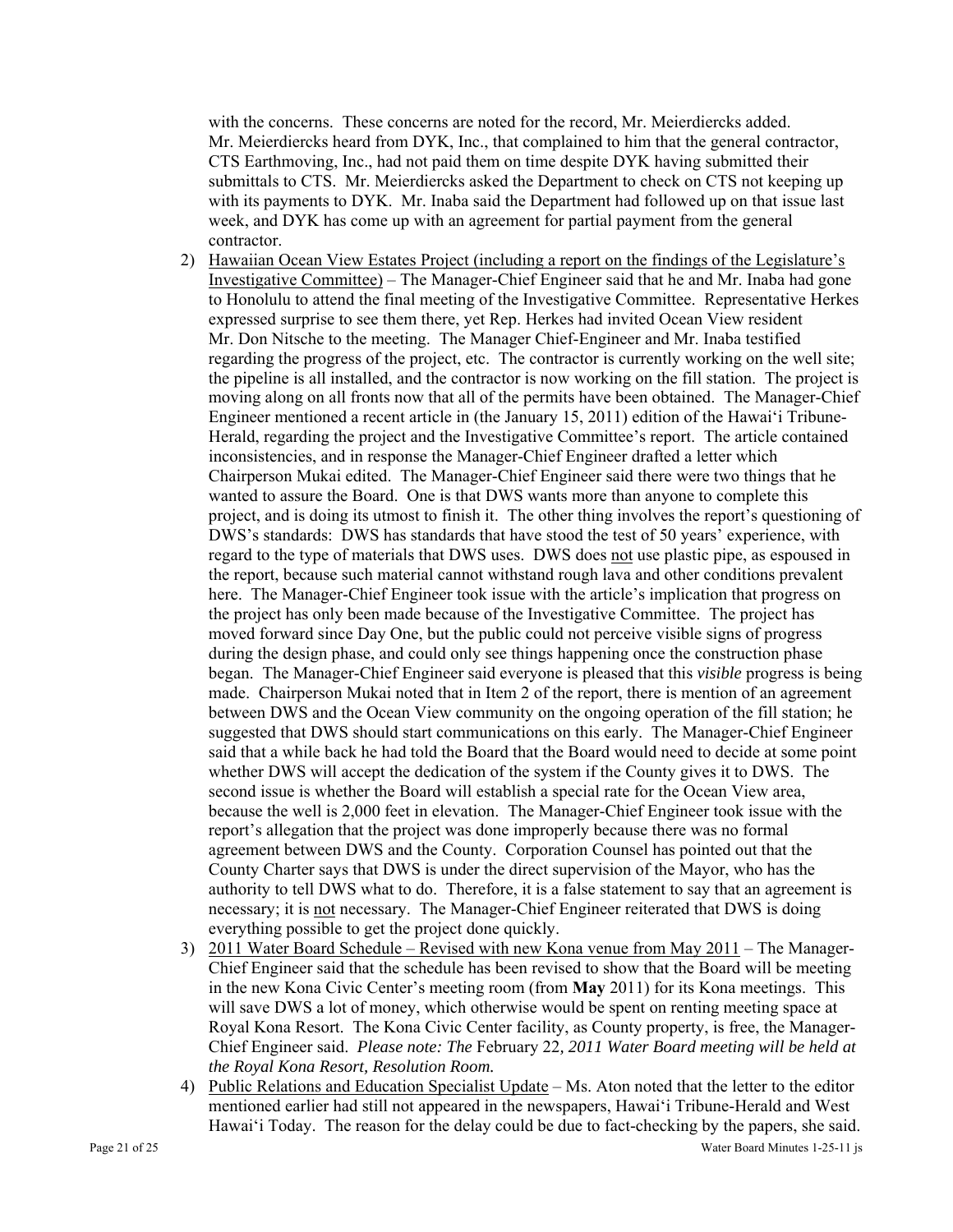On DWS's conservation initiatives, Ms. Aton said that there is a rebate program funded through the Public Utilities Commission (PUC) that offers \$50.00 rebates for water-efficient clothes washers. DWS has a strategic conservation aim for water-poor areas where it is expensive to produce water. However, for DWS, conservation is a double-edged sword amid a downturn in water consumption, which adversely affects DWS's revenues. DWS is in a quandary whether to promote the rebate program, through DWS's billing, to areas that use a lot of water and where water is expensive to produce, while not promoting to *all* of DWS's customers. Regarding DWS's 2011 calendars, DWS cut production in half amid financial constraints. Ms. Aton said that one side of the calendar served as an advertisement of DWS's available rental space at Waiākea Office Plaza. The calendars customarily also provide DWS contact numbers and acts as a reminder to customers to pay their water bill. The Department cut back calendar distribution to walk-in customers at the baseyards and the payment window; 188 calendars were available to these customers, she said. Ms. Aton reported that her next Water Education for Teachers (WET) workshop would be held this Saturday, with support from the Kauai Department of Water Supply. The Project WET initiative looks at a long-term vision of conservation, she said. Ms. Aton noted that Mayor Billy Kenoi had requested all Cabinet members to attend his State of the County speech this Thursday in Kona and Hilo. Ms. Aton reported that the Department's Emergency Communications Preparations are now in Phase 2, with 51 members of the Department signed up to receive emergency communications through email, home or mobile phone services. This list of people will be input into a database and integrated into Civil Defense's software. (Phase 1 of this program, already completed, involved compiling a list of personal contact information for all Division heads and their emergency points of contact, onto a single spreadsheet for the Manager-Chief Engineer, Deputy and Division heads.)

- 5) Upcoming HWWA and AWWA conferences The Keauhou Beach Resort has been selected among four Kona hotels to host the  $50<sup>th</sup>$  annual HWWA conference from October 12-14, 2011. The theme is under discussion, and will be put to an email ballot by staff. Ms. Aton said she is hopeful that the Department of Health (DOH) will kick in its usual grant, which last year was the full \$25,000.00 grant amount. Mr. Inaba said that DWS will need to contact DOH to see where the grant opportunities are this year. DOH has grants available for specific topics, he said. DWS has always included DOH in the program, giving DOH-sponsored speakers virtually a full day so that DOH can justify the grant monies to the conference. The Manager-Chief Engineer said DWS probably will not know about the grant until DWS formulates the programs and gives it to DOH for review, and then DWS will make any necessary changes. Regarding the AWWA conferences, the AWWA Hawai'i Conference is normally held on Oahu sometime in May. The national AWWA conference this year will be held in Washington, D.C., beginning on June 12, 2011. The Board is budgeted to send three members to the Washington conference, the Manager-Chief Engineer said.
- 6) Employee of the Quarter -- The Employee of the Quarter for the  $4<sup>th</sup>$  Quarter of 2010 is Mr. Garret Okui, Pipefitter. Mr. Okui injured his back several years ago and in the meantime has been positively doing light duty work in DWS's Hilo storehouse, updating DWS standards, etc. He was unable to attend today's meeting, so Mr. Okui's supervisor will present him with his plaque and trophy, Mr. Ikeda said.

# L. **MANAGER-CHIEF ENGINEER'S COMPENSATION:**

The Manager-Chief Engineer said that given the status of the economy, he did not think it was appropriate to consider additional compensation for the Manager's position at this time. He asked that the Item be taken up again in July once the new Budget is in place.

Chairperson Mukai said the Board could table this Item. He asked if the Deputy was in agreement with the Manager-Chief Engineer's statement.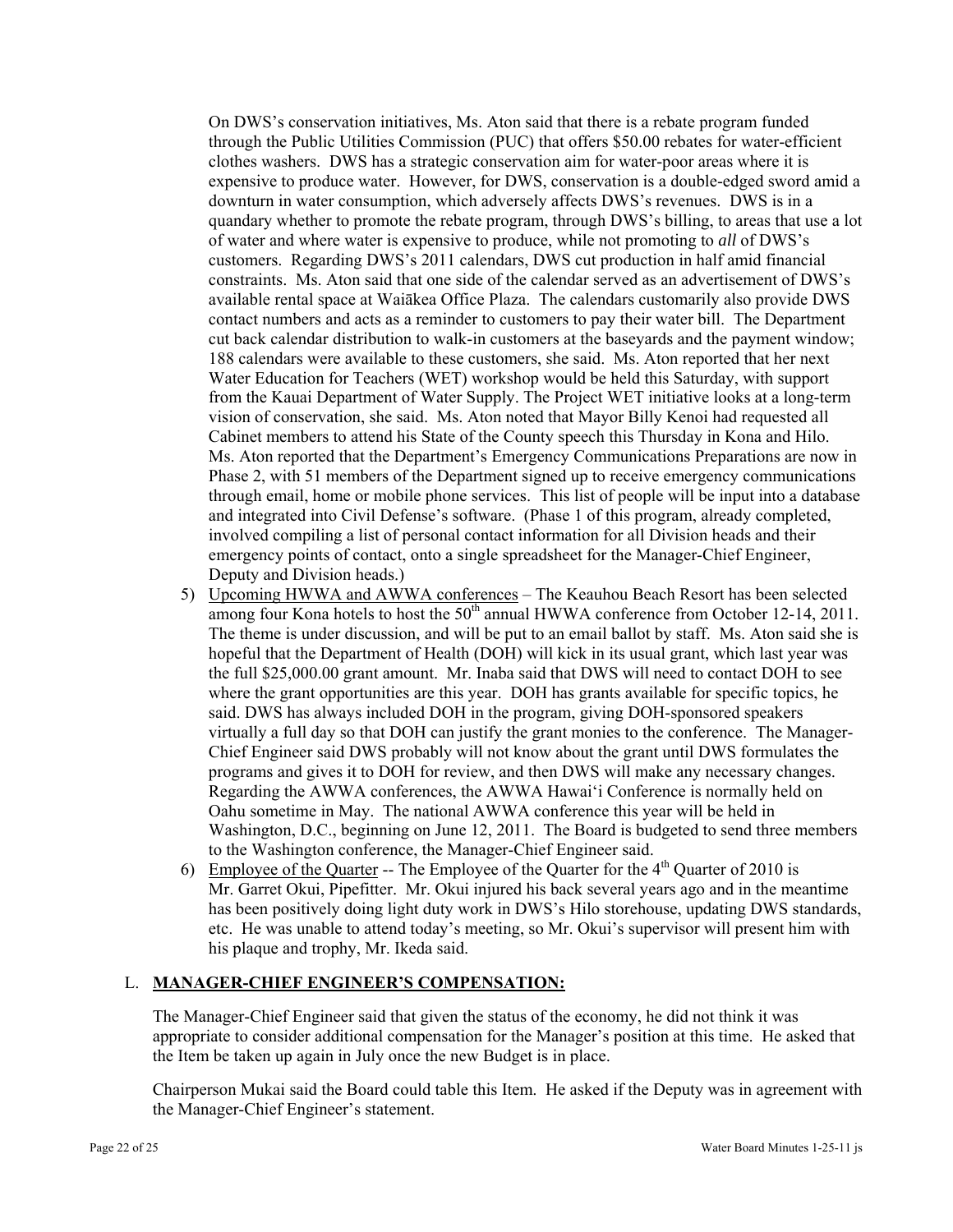The Manager-Chief Engineer confirmed that the Deputy concurred.

Chairperson Mukai said that the Item would be tabled until further notice.

### M. **CHAIRPERSON'S REPORT:**

Turning to Board members' attendance at the national AWWA conference, Chairperson Mukai said that three positions were appropriated, based on the Board's travel guidelines. Eligibility to attend is based on position held on the Board, committee position and seniority of tenure. Based on the guidelines, the three people were the Chairperson, Vice-Chairperson Meierdiercks and Mr. Taniguchi, who heads the Ad Hoc Finance Committee. Mr. Meierdiercks is unable to attend, so the next person in line is Mr. Lindsey. However, no word has been received from Mr. Lindsey. If Mr. Lindsey is unable to attend, the next person on the list is Mr. Reynolds, Chairperson Mukai said. Mr. Reynolds said he did not want to go. Chairperson Mukai said that according to the guidelines, members who decide not to attend the national conference or who were unable to go, will be offered a spot at the Hawai'i AWWA conference on Oahu from May 2-5, 2011. Chairperson Mukai asked how many positions were authorized to go to the Oahu conference.

The Manager said the Department would check to see how many positions were authorized.

Chairperson Mukai said that members who travel to the national conference will not be going to the state conference, and attendance at the state conference will also be based on position held and tenure on the Board. Although all of the members have received copies of the travel policy, the Secretary has additional copies available on request.

# N. **DISCUSSION WITH CORPORATION COUNSEL REGARDING COUNTY COUNCIL CHANGES TO HAWAI'I COUNTY CHARTER, CHAPTER 29:**

Ms. Garson said there was no need to hold an Executive Session because the County Council passed the Water Use and Development Plan via ordinance last Thursday. She noted that prior to the Council meeting, a Council member had proposed last minute changes to the Chapter 29 of the Hawai'i County Code regarding setting policy for the Department of Water Supply. Ms. Garson and DWS staff testified against the amendment, and the amendment failed. Ms. Garson said that she had had to put this Item on today's Agenda in case the amendment passed, to determine what course of action the Board wanted to take. Now that the Water Use and Development Plan has been adopted, the next step is to go to the State, Ms. Garson said.

# O. **CLAIM BY JERRY YAHIKU RE: CLAIM 10-0071 – DATE OF INCIDENT: DECEMBER 2, 2010:**

The Water Board had anticipated the need to convene an executive meeting, closed to the public, regarding the foregoing matter, pursuant to HRS Sections 92-4 and 92-5(a)(4), for the purpose of consulting with the Water Board's attorney on questions and issues pertaining to the Board's powers, duties, privileges, immunities and liabilities.

ACTION: Mr. Meierdiercks moved to go into Executive Session, seconded by Mr. Reynolds, and carried unanimously by voice vote.

The Executive Session began at 12:13 p.m., and the regular meeting reconvened at 12:15 p.m.

ACTION: Mr. Meierdiercks moved to approve Corporation Counsel's recommendation, seconded by Mr. Perry, and carried unanimously by voice vote.

#### ANNOUNCEMENTS:

Page 23 of 25 Water Board Minutes 1-25-11 js 1. **Next Meeting:**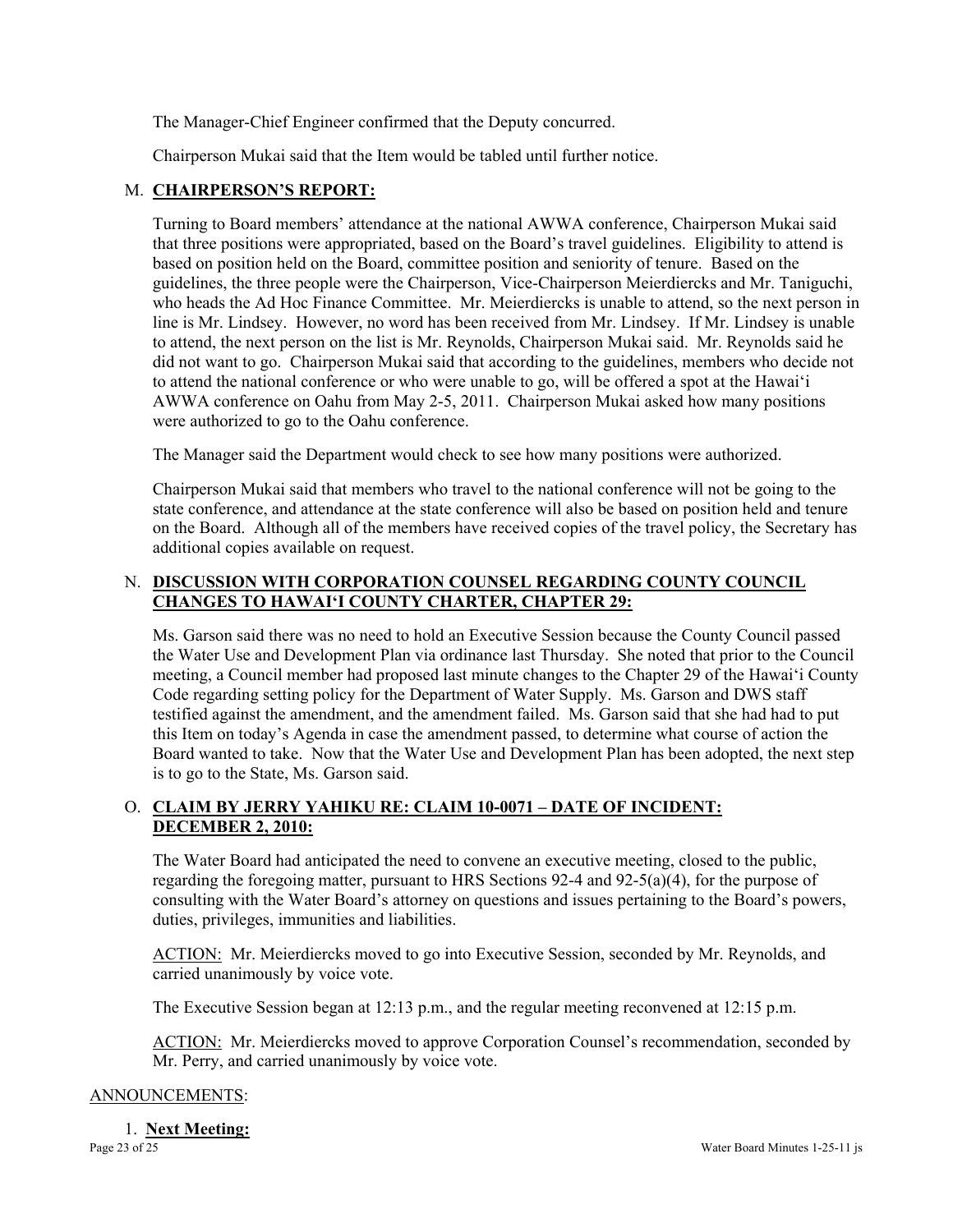The next meeting of the Water Board will be held on February 22, 2011, at 10:00 a.m. at the Royal Kona Resort, Resolution Room, 75-5852 Ali'i Drive, Kailua-Kona, HI. (This meeting will be preceded by a Public Hearing on the Power Cost Charge at 9:45 a.m.)

### 2. **Following Meeting:**

The following meeting of the Water Board will be held on March 22, 2011, at 10:00 a.m. at the Department of Water Supply, Operations Center Conference Room, 889 Leilani Street, Hilo, HI.

Mr. Kaneshiro asked if the Chairperson would be appointing an ad hoc committee to look into the format of the Manager-Chief Engineer's Performance Evaluation Form.

Chairperson Mukai said that a Board member could volunteer to come up with a proposed format, or the Board could form an ad hoc committee to do so. He added that he was not sure if he wanted to form a committee.

The Manager-Chief Engineer noted that the evaluation form was originally obtained from Kauai, which had very little changes made by the Board.

Ms. Garson suggested either discussing the evaluation form during next month's Chairperson's Report, or agendizing it as a separate Item.

Chairperson Mukai suggested putting the Item on the March 22, 2011, Agenda, noting that there was going to be a full plate for the February Agenda.

Mr. Kaneshiro said the Board should include the Manager-Chief Engineer in the reformatting of the evaluation form, to have the Manager-Chief Engineer's agreement upon what criteria he is evaluated and what goals he should have.

Mr. Reynolds noted that he had asked where the job description for the Manager-Chief Engineer could be found in writing.

The Manager said that the job description is in the County Charter.

Mr. Reynolds asked if there were any other place that the job description could be found. Normally, if the Board were seeking a new Manager-Chief Engineer, there would be a job description so that applicants can know what they needed to do, assuming that the job was open to outside applicants.

The Manager-Chief Engineer recalled that there was a job description published when the Manager-Chief Engineer was selected in 1995. He said the Department could research it.

Mr. Reynolds said that with most jobs, the job description was one of the criteria used to determine whether the person is succeeding in what he is attempting to do.

Ms. Garson said the topic of the job description could be taken up during the Board meeting in March. Hopefully, there will be more information to share at that time, she said.

Mr. Perry said he had attending the opening of the new Legislative session, where Senator Josh Green told him that the Legislature had appropriated money for a well in Kona. The appropriation had been stuck and had remained on the Governor's desk, but Sen. Green told him he wanted to see the Kona well appropriation go forward. Mr. Perry did not have details on the well, but he said that Sen. Green told him he wanted to see the water utilized if the funds are appropriated or distributed by the Department.

Mr. Inaba said that DWS was in the process of writing a request to the Governor.